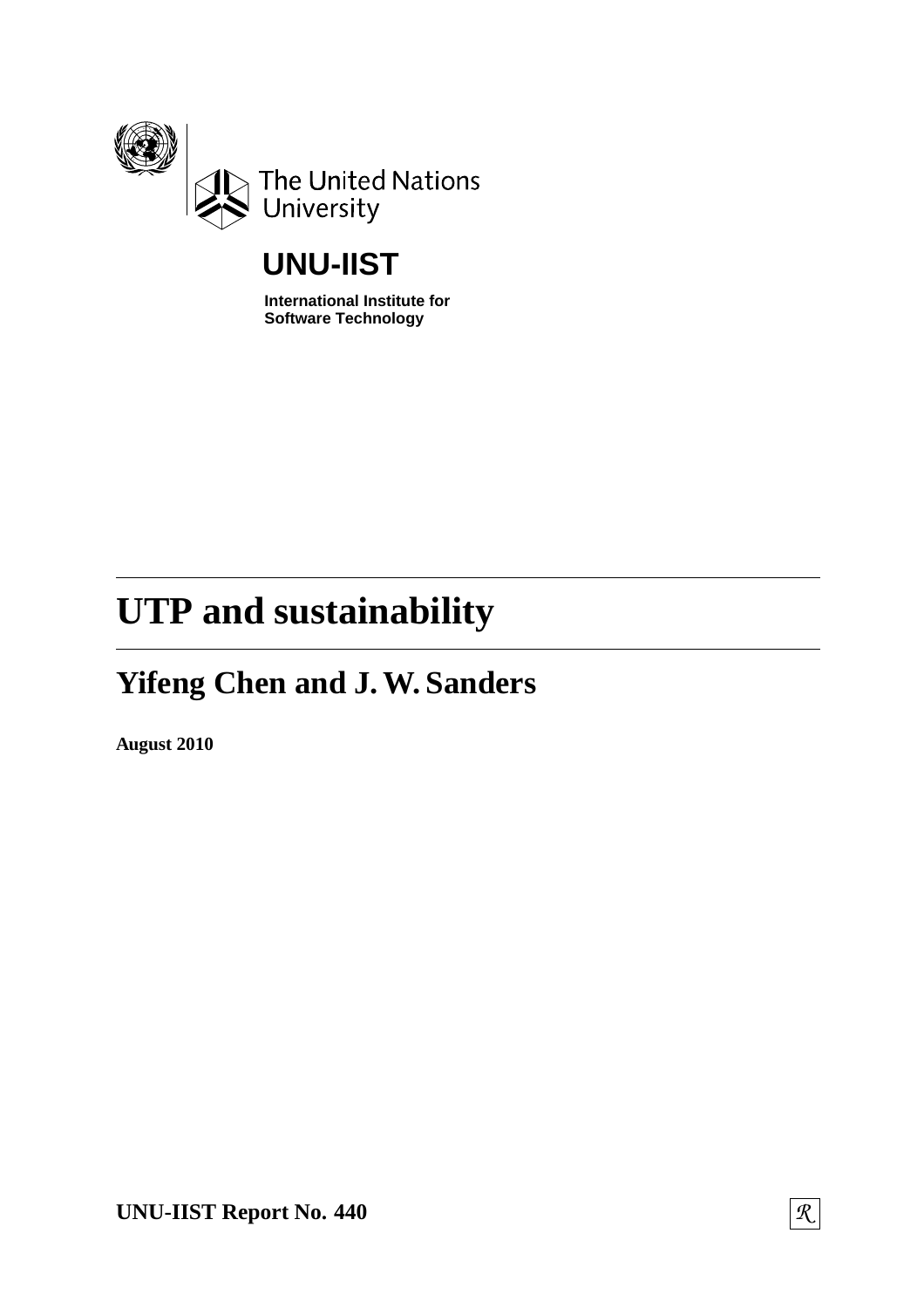## **UNU-IIST and UNU-IIST Reports**

UNU-IIST (United Nations University International Institute for Software Technology) is a Research and Training Centre of the United Nations University (UNU). It is based in Macao, and was founded in 1991. It started operations in July 1992. UNU-IIST is jointly funded by the government of Macao and the governments of the People's Republic of China and Portugal through a contribution to the UNU Endowment Fund. As well as providing twothirds of the endowment fund, the Macao authorities also supply UNU-IIST with its office premises and furniture and subsidise fellow accommodation.

The mission of UNU-IIST is to assist developing countries in the application and development of software technology.

UNU-IIST contributes through its programmatic activities:

- 1. Advanced development projects, in which software techniques supported by tools are applied,
- 2. Research projects, in which new techniques for software development are investigated,
- 3. Curriculum development projects, in which courses of software technology for universities in developing countries are developed,
- 4. University development projects, which complement the curriculum development projects by aiming to strengthen all aspects of computer science teaching in universities in developing countries,
- 5. Schools and Courses, which typically teach advanced software development techniques,
- 6. Events, in which conferences and workshops are organised or supported by UNU-IIST, and
- 7. Dissemination, in which UNU-IIST regularly distributes to developing countries information on international progress of software technology.

Fellows, who are young scientists and engineers from developing countries, are invited to actively participate in all these projects. By doing the projects they are trained.

At present, the technical focus of UNU-IIST is on formal methods for software development. UNU-IIST is an internationally recognised center in the area of formal methods. However, no software technique is universally applicable. We are prepared to choose complementary techniques for our projects, if necessary.

UNU-IIST produces a report series. Reports are either Research  $\overline{R}$ , Technical  $\overline{T}$ , Compendia  $\overline{C}$  or Administrative  $\overline{A}$ . They are records of UNU-IIST activities and research and development achievements. Many of the reports are also published in conference proceedings and journals.

Please write to UNU-IIST at P.O. Box 3058, Macao or visit UNU-IIST's home page: http://www.iist.unu.edu, if you would like to know more about UNU-IIST and its report series.

Peter Haddawy, Director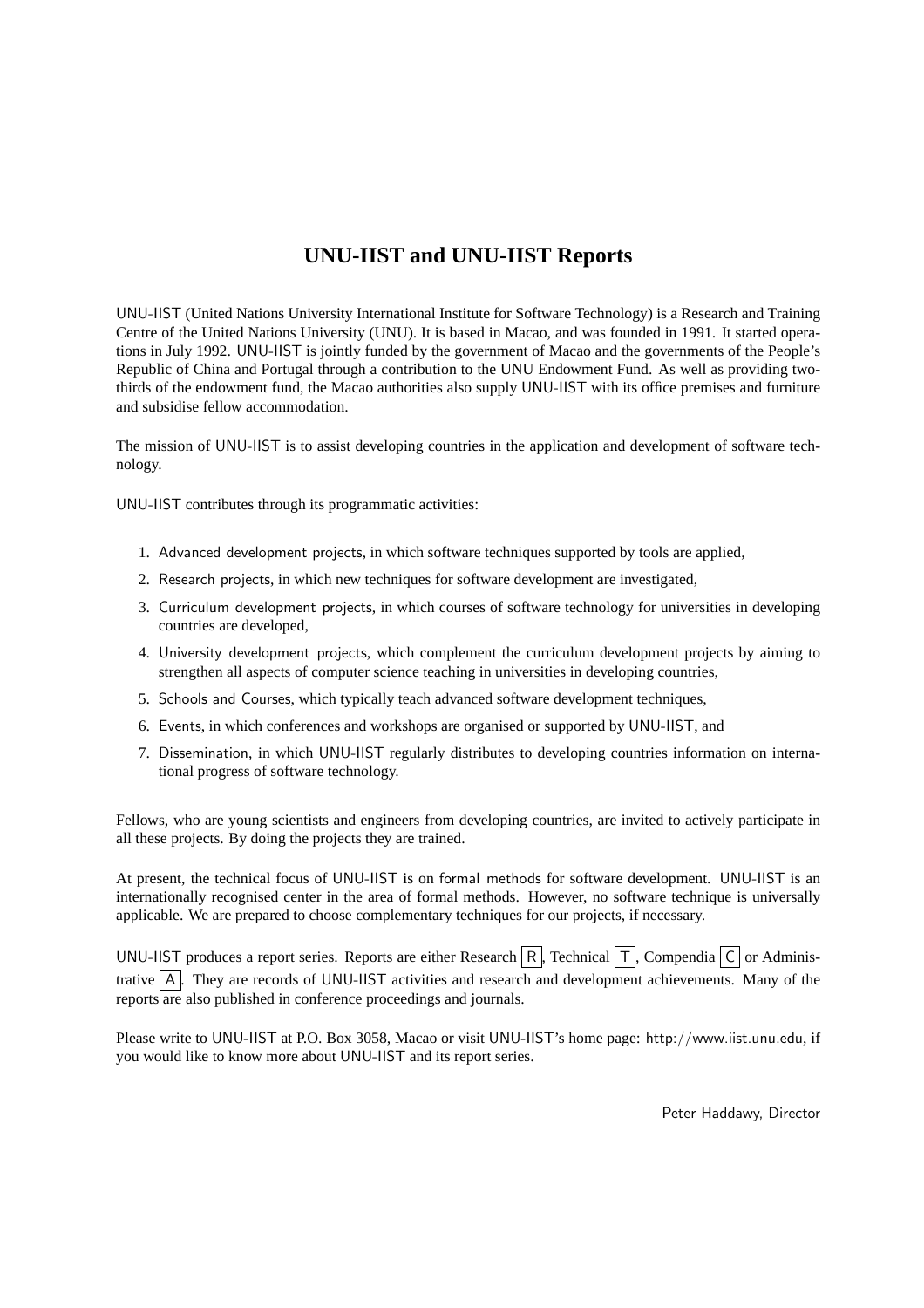

## **UNU-IIST**

**International Institute for Software Technology**

> P.O. Box 3058 Macao

# **UTP and sustainability**

## **Yifeng Chen and J. W. Sanders**

## **Abstract**

Hoare and He's approach to unifying theories of programming, UTP, is a dozen years old. In spite of the importance of its ideas, UTP does not seem to be attracting due interest. The purpose of this article is to discuss why that is the case, and to consider UTP's destiny. To do so it analyses the nature of UTP, focusing primarily on unification, and makes suggestions to expand its use.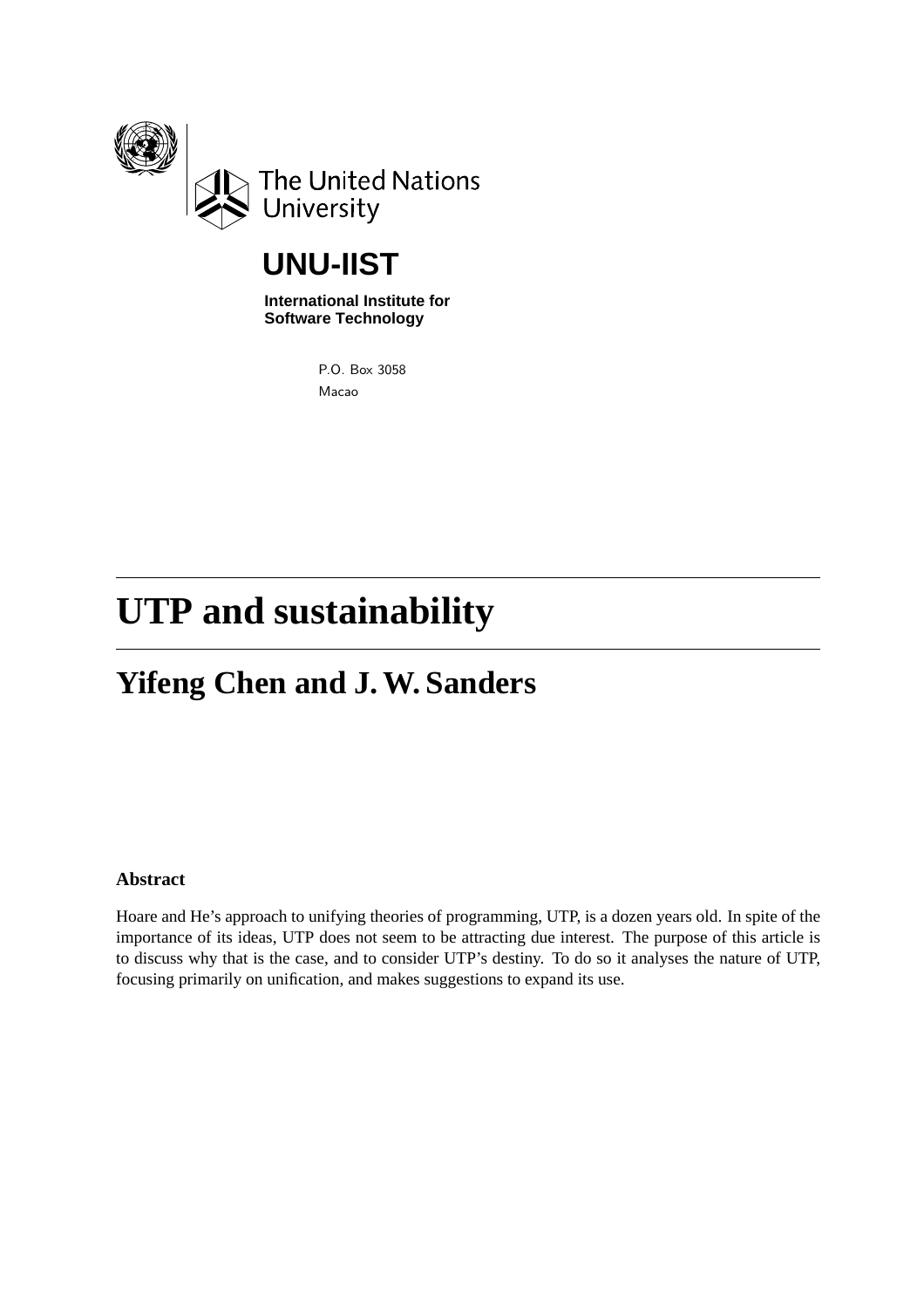**Yifeng Chen** is a Research Professor at the HCST Key Lab at the School of EECS, Peking University, China. Previously he spent several years in the U.K., as Senior Lecturer at the University of Durham and Lecturer at the University of Leicester, after completing a *DPhil.* at the University of Oxford. His interests include imperative, parallel and object-oriented programming languages, including design, translation, static analysis, semantics, specifications and their support for decentralised software development.

**Jeff Sanders** is Principal Research Fellow at UNU-IIST. His interests lie largely in Formal Methods.

The first author was partially supported by the China HGJ Significant Project 2009ZX01036-001-002-4, and the second author by the Macao Science and Technology Development Fund, under the PEARL project grant number 041/2007/A3.

**Copyright** © 2010 by UNU-IIST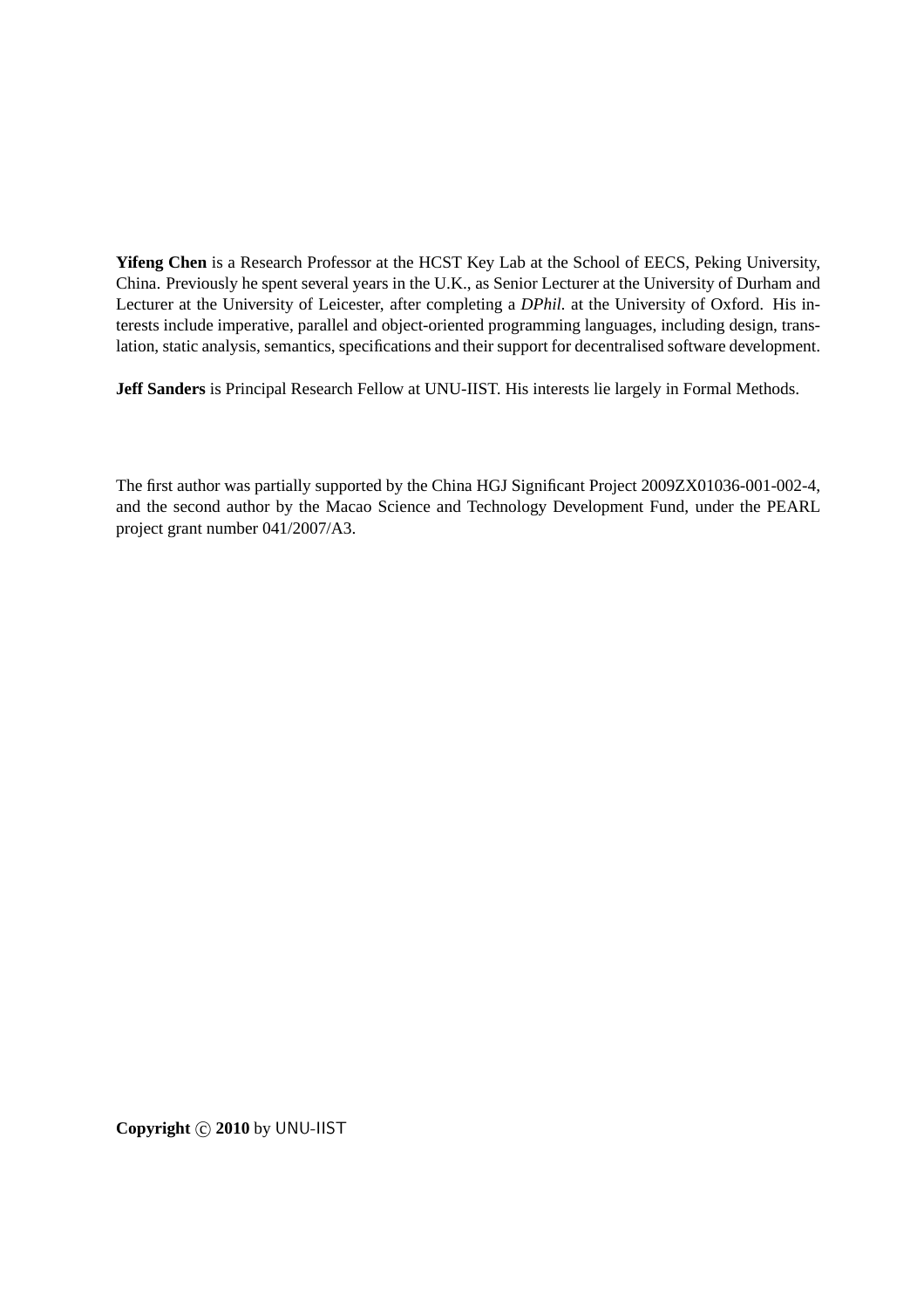## **Contents**

| 1            | <b>Preamble</b>                                                                                                        |     |
|--------------|------------------------------------------------------------------------------------------------------------------------|-----|
| $\mathbf{2}$ | UTP at the crossroads                                                                                                  | 7   |
|              | The evidence $\ldots \ldots \ldots \ldots \ldots \ldots \ldots \ldots \ldots \ldots \ldots \ldots \ldots$<br>2.1       |     |
|              | 2.2                                                                                                                    |     |
|              | 2.3                                                                                                                    |     |
|              | The three-chapter problem $\ldots \ldots \ldots \ldots \ldots \ldots \ldots \ldots \ldots \ldots \ldots \ldots$<br>2.4 | -10 |
|              | What might might be expected of unification? $\ldots \ldots \ldots \ldots \ldots \ldots \ldots \ldots$<br>2.5          | -11 |
| 3            | A fresh start                                                                                                          | 12  |
|              | 3.1                                                                                                                    |     |
|              | 3.2                                                                                                                    |     |
|              | 3.3                                                                                                                    |     |
|              | 3.4                                                                                                                    |     |
|              | 3.5                                                                                                                    |     |
|              | 3.6                                                                                                                    |     |
| 4            | <b>Unifying further</b>                                                                                                | 29  |
|              | 4.1                                                                                                                    |     |
|              | 4.2                                                                                                                    | 32  |
| 5.           | <b>Conclusion</b>                                                                                                      | 32  |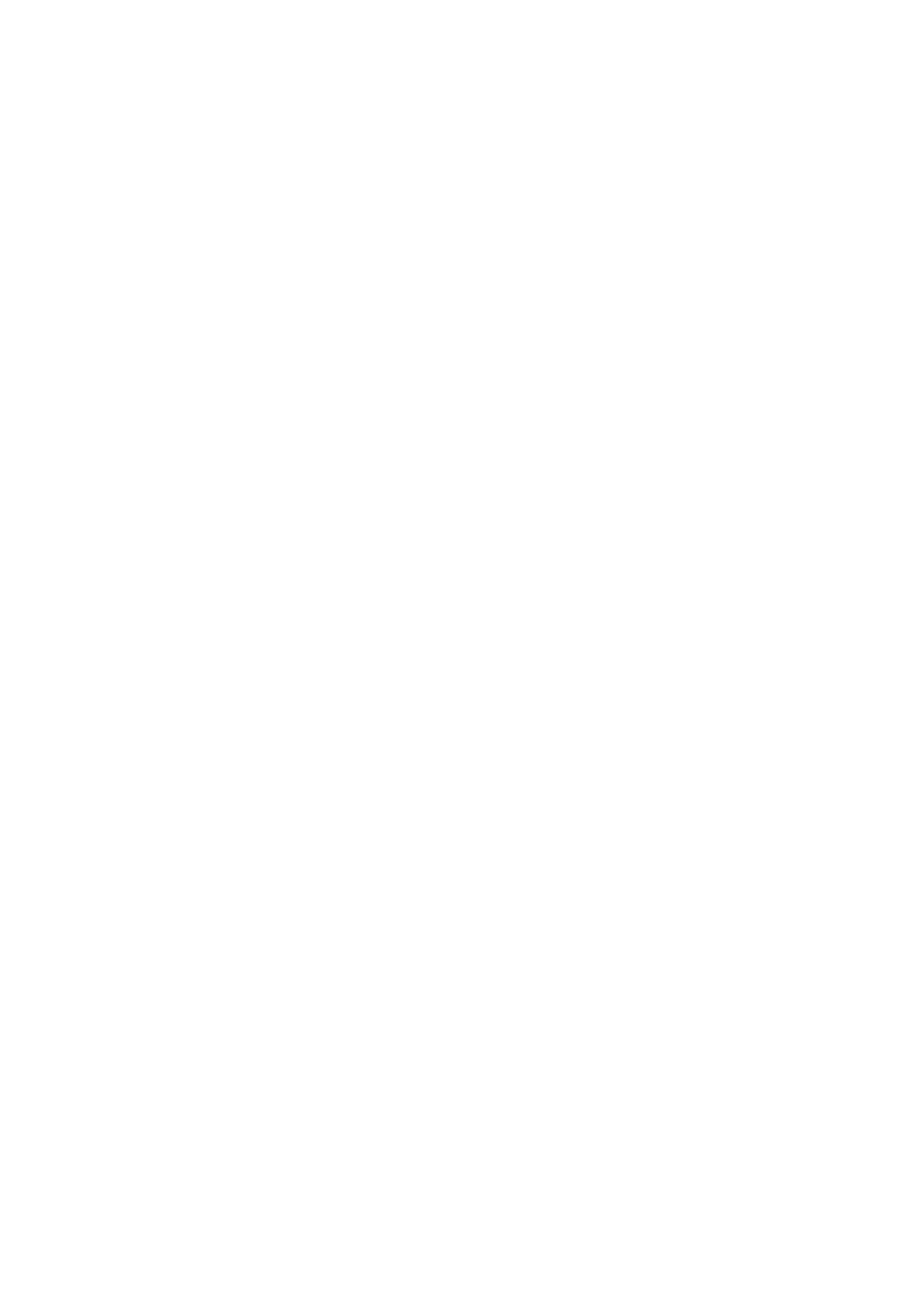## **1 Preamble**

The history of science is a maze of roads not taken; of ideas not pursued. You can't drift in style from Shanghai to Beijing in a Zeppelin. Nor do you explain the evolution of the Panda using Lamarckism. The Theremin has not replaced the Stadivarius. Your laptop bears little resemblance to Babbage's difference engine. Those analogue computers, the astrolabe, slide rule and Bush's differential analyser, have all been interred in a graveyard for nondigital devices. And wither quantum computing?<sup>1</sup>

It is interesting to speculate on the reasons for lack of success. They may be social: too much has already been invested in alternatives (the world has overlooked *nonstandard calculus*, in spite of its capturing the Leibnizian intuition of infinitesimals and boasting a first-year textbook [20]). Or the reasons may be commercial: a more powerful competitor has its own alternative or an alternative offers better profitability (VHS quickly dominated Betamax [40]). Of course most often the reasons are simply scientific (perpetual motion machines, the geocentric solar system (or was it universe?) and phlogiston).

Science evolves by following pathways at the expense of those neglected, for whatever reasons. Seldom does a choice between paths have the opportunity to be weighed up publicly.

Is UTP a dead-end? The purpose of this paper is to reflect on and promote discussion of just that question. The importunate reader might skip Section 2, in which the problem confronting UTP is considered; Section 3, in which UTP is 'kick started'; Section 4, in which alternative UTP projects are considered; and instead move straight to the Conclusions.

## **2 UTP at the crossroads**

#### **2.1 The evidence**

UTP is struggling. It seems that the previous two conferences (UTP2006 in Durham [9] and UTP2008 in Dublin) required considerable organisational skill on the parts of Steve Dunne and Andrew Butterfield respectively. Recall the difficulty attracting interest in the present event, despite Shengchao Chin's best efforts. And witness the continued poor acceptance rate for papers. How many Ph.D. theses has UTP supported? Are there case studies that make non-specialists want to use it? Are there special conference tracks that have the effect of incorporating UTP into the wider community?

For comparison, think of the manner in which Z [12, 38] became established: the early case study of IBM's CICS [18]; the large number of M.Sc. and Ph.D. theses (from Oxford alone); its integration into the wider community of Formal Methods and the blossoming of case studies; tool support and its adoption by industry; organisation of user-group meetings (which owe much to Jonathan Bowen); expansion and re-use (for instance object-Z [8]); and the proliferation of courses and books. A similar

<sup>&</sup>lt;sup>1</sup>The reader is invited to a complementary parlour game: list ever-more insignificant things which nonetheless prevail. Let's start with '*lorem ipsum*'.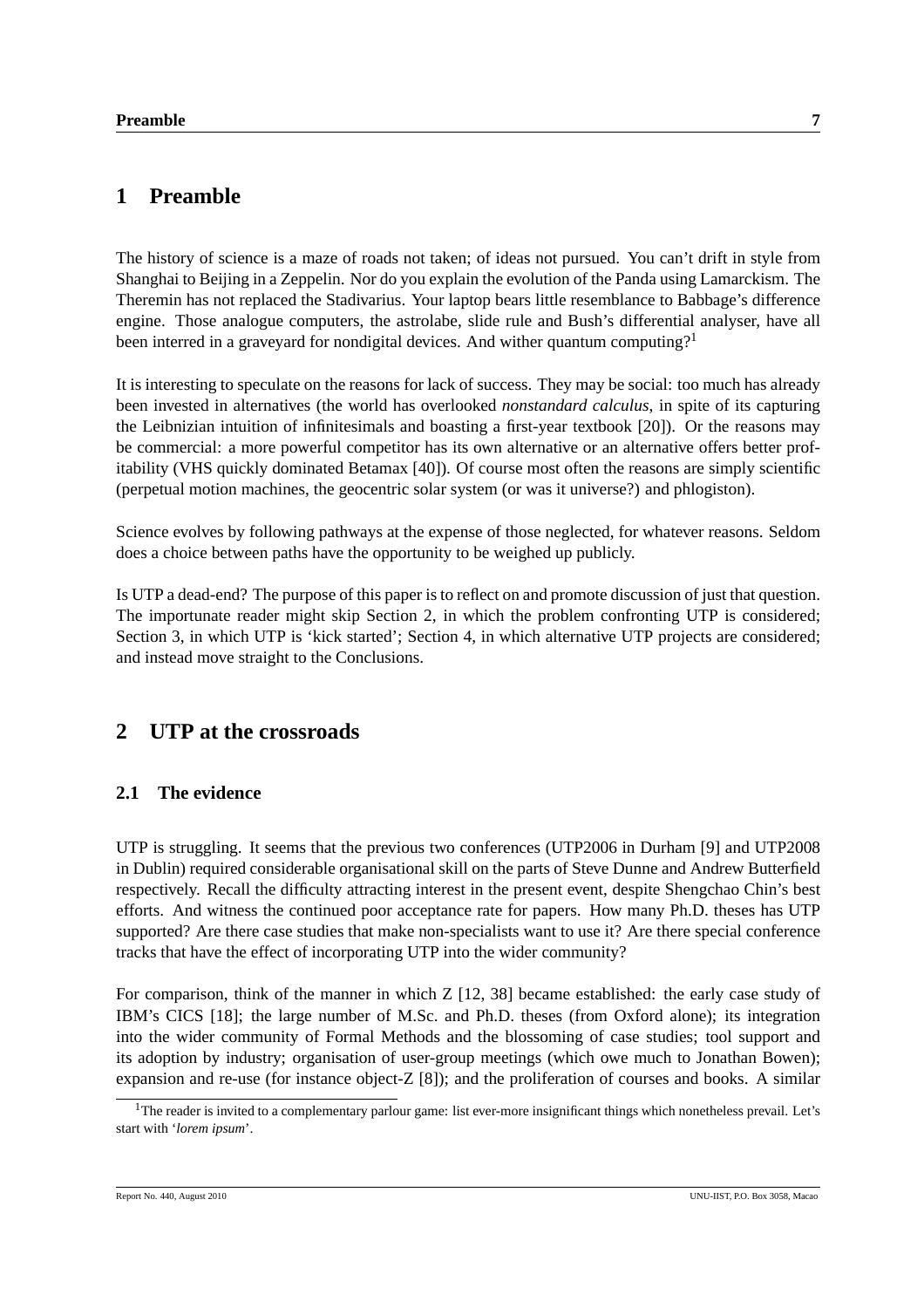story could be told for the theories VDM, CSP, CCS, . . .

It is now a dozen years since the UTP textbook [17] was published. Since Z started with a whimper rather than a bang, comparison is difficult; perhaps for Z a similar time would have elapsed by the mid 90s. By then it appeared stronger and to be expanding *much* more rapidly than UTP does now. Surely the time has come to reflect on the situation.

Let's start, well, at the beginning. What might be expected of theories of programming? Why seek to unify them? Finally, how might unification be expected to go?

#### **2.2 Theories of programming**

Once upon a time, in the early days of ALGOL, a theory of programming consisted of the syntax of a programming language, an advance that has been accorded the name BNF for John Bachus and Peter Nauer. That 'theory' helped programmers who, at a time when new programming languages were appearing fast, furious and in a wide range of styles, could otherwise learn a new language only by following examples.

But compiler writers required more: a semantics by which to validate and compare their products. At first, semantic descriptions were informal. The case of ALGOL 60 provoked the transition to formality: its reports [30, 3] of 1960 and 1963 in natural language were (inevitably?) criticised as being ambiguous [21]. The variety of semantic approaches was evident from the start: an axiomatic semantics was given to Pascal [14] in 1971; an operational style was used for PL/I [23] in 1971 and ALGOL 68 [39] in 1975; and denotational semantics was demonstrated on ALGOL-like languages [25] by 1976. A theory of programming consisted, by the mid 1970's, of a language's syntax accompanied by a semantic description. It seems fair to say that the unfortunate divergence between programming and theoretical computer science dates from this time.

During the first half of the 1970's programmers, now in the rôle of humble software engineers, required yet more from a theory of programming. Support was required for *system engineering*: for verification against a more asbtract specification of a design that was either posited, or obtained by incremental development in a manner supporting the top-down approach of engineering

$$
Spec = Design_0 \sqsubseteq Design_1 \sqsubseteq ... \sqsubseteq Design_n = Impl
$$

(including algorithmic refinements over the same state space, and refinements over distinct spaces by data representation). The important feature of the 'domain of discourse' is that it be powerful enough to express specifications, code, and the combinations that arise at intermediate levels of design. The semantic model is thus required to span various levels of abstraction and to be founded on a (reflexive and) transitive notion of refinement.

That approach has since retained its importance because it enables: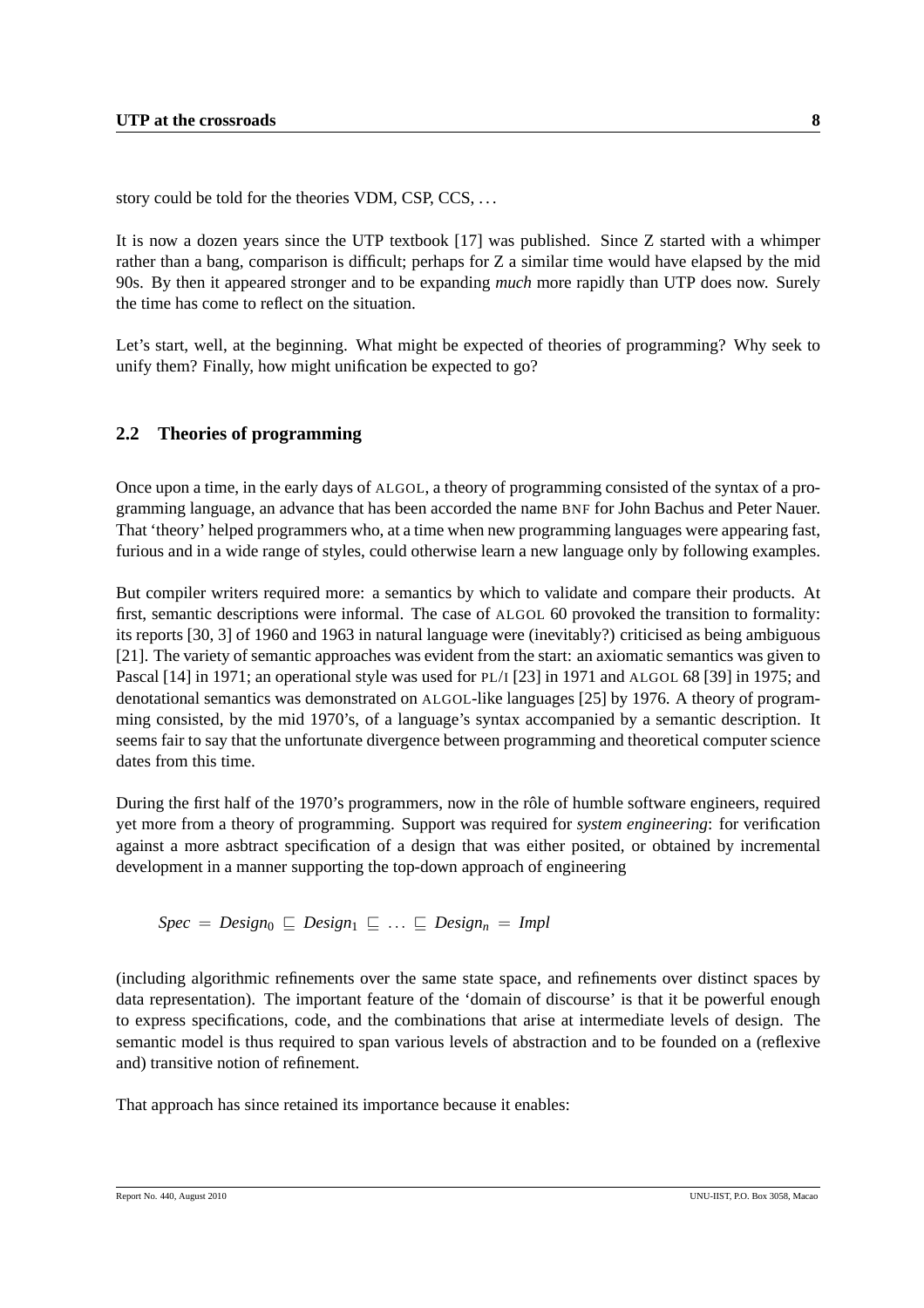- a design to be verified against a specification (without an understanding of conformance, what does a specification mean?);
- abstract interpretation and model checking, firstly of the abstract model and secondly of the property being checked against it;
- comprehension of a system incrementally, by layers of successively finer detail; that approach has been traditionally used qualitatively to describe complex software (for example operating systems [22]), and now is able to be interpreted quantitatively;
- stepwise system derivation, of the kind begun by Dijkstra in the 1970's for simple programs but now extended to systems, through all layers of abstraction using laws and machine assistance;
- comprehension of new behaviours (like concurrency, probability and time) when intuition alone is too risky as a basis for programming;
- program analysis of the usual kinds: data-flow, constraint-based, abstract interpretation, type systems and effect systems [32].

This time theoreticians took longer to respond, though the first step was immediate. In 1975 Dijkstra provided the predicate transformer model [7], then at just one level of abstration and without explicit use of laws or the refinement relation ⊑. Over the next fifteen years the concepts Dijkstra had introduced for code were extended to the more general commands appropriate for software engineering (unbounded nondeterminism, angelic choice and unenabled commands ('miracles') [31, 28, 1, 29], and data refinement [35]) and studied in both the predicate-transformer and binary-relation models [15]. The result was, by 1990, what two decades later is still recognised as a 'theory of programming':

- 1. a semantic domain (*X*,⊑), incorporating a partial order representing refinement
- 2. a mapping  $\lceil \cdot \rceil$  from the syntactically-defined 'programming' language to the semantic domain X
- 3. accompanying laws that are sound (and ideally complete) with respect to the semantic model.

#### **2.3 Unification**

But whilst theoretical support for such theories of programming is satisfactory, applications remain scant. Examples include: functional programming languages [27] (cartesian-closed categories); the guardedcommand language [15] (predicate transformers or binary relations); process algebras CSP [37] (failures and divergences) and CCS [26] (transition trees); and receptive-process theory (for use in asynchronous devices) [19] (failures and divergences).

The difficulty is that, as new features are incorporated, the complexity increases due to the interaction between the new feature and (potentially) *each* existing feature. The incorporation of probability with nondeterminism [24] is certainly a success; but occam [36] has been of limited success semantically, due to interactions between state, nondeterminism and synchronisation.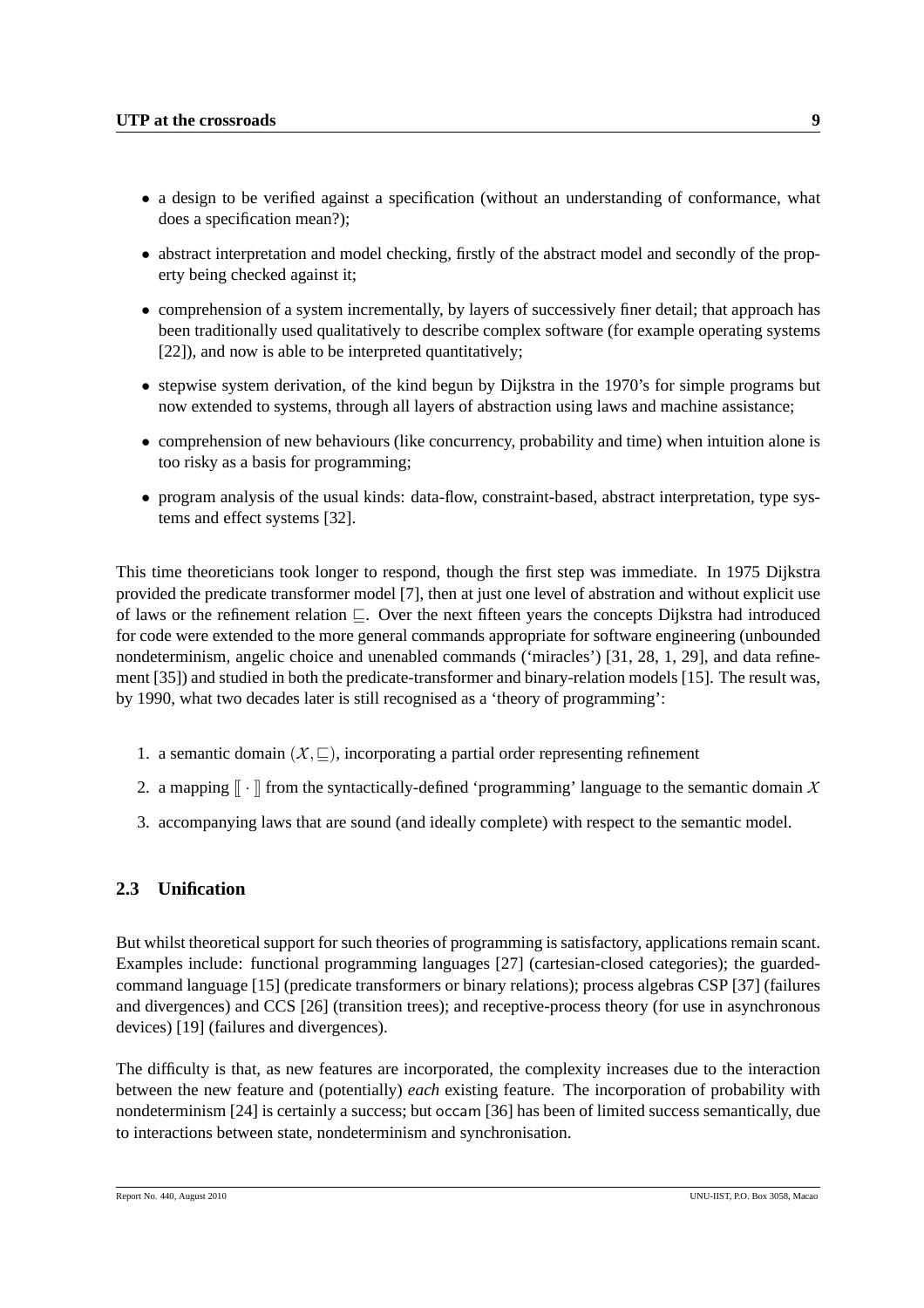Fortunately in many paradigms of computation, a new feature interacts in a severely circumscribed manner with previous features. So there is hope that a satisfactory theory can be obtained incrementally, by adding new features gradually to existing theory.

That, of course, is what is meant by *unification* in UTP, and why the approach is so vitally important. Without it there seems little chance of providing a patently correct, comprehensible, semantics for something like occam which combines, as already observed, various features that interact nontrivially. Without it that list of successes seems destined to remain short. But using it, one might hope to describe occam, for example, in layers that correspond to sequential programs, nondeterministic programs, reactive programs, and finally occam processes. Indeed that has been one of the principle motivations for UTP, and a measure by which its success can be judged.

To demonstrate its utility, a unification of theories of programming ought to explicate further pressing paradigms of computation. Examples include

- service computing
- real time
- object orientation (including mutable objects)
- component-based systems
- adaptivity and other self-∗ system properties
- hybrid and cyberphysical systems
- machine learning
- quantum computation
- game-theoretic semantics
- hardware systems
- biologically-inspired systems.

If the unifying approach *is* as important as has just been reasoned from a scientific viewpoint, why has it not been more widely adopted in a dozen years?

### **2.4 The three-chapter problem**

It has been observed that many students of UTP do not progress past Chapter 3 of Hoare and He's elevenchapter text [17]. The implication is that by being exposed to only the first thirty percent of the book (85 pages of 282), their view of UTP is dominated by relations, predicates and the healthiness conditions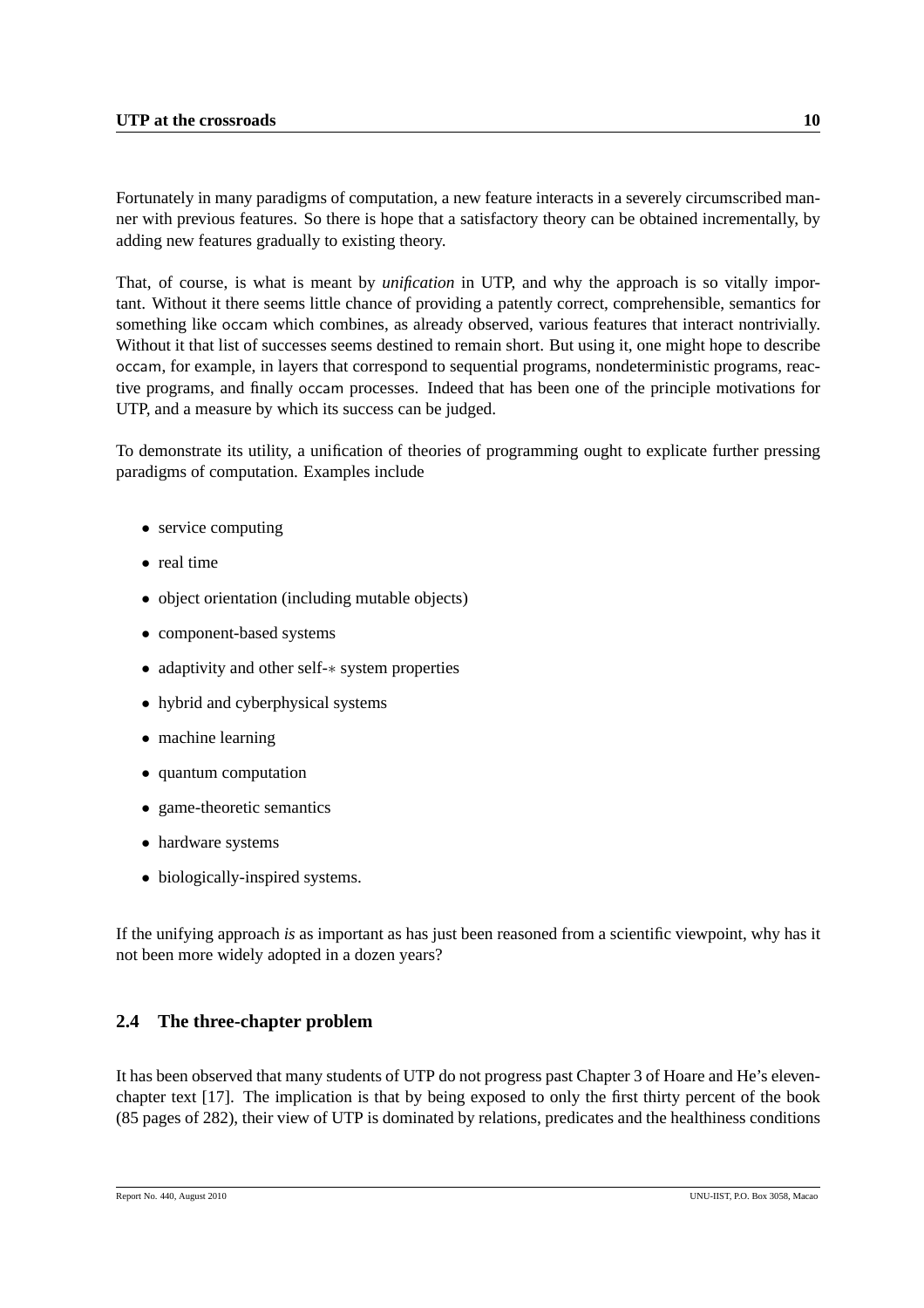**Hi**, for  $1 \le i \le 4$ . Indeed there does seem to be evidence, amongst students and even researchers, for the accuracy of this harsh claim.

Can the 'three-chapter problem' be related to our lack of progress in unifying theories? Can that in turn be part of the reason behind the limited adoption of UTP? Since there seems little hope of systematic progress in the area of providing theories of contemporary programming without use of unification, some investigation seems required.

#### **2.5 What might might be expected of unification?**

It has been argued in Section 2.2 that a theory of 'programming' consists of a semantic domain (partially ordered), an interpretation of the language in that domain and a collection of sound laws for the language constructs. The purpose of this section is, in view of the UTP programme having seemingly stalled, to consider afresh what might be expected from unification.

The expectation is that, by viewing theories hierarchically, a simple theory *A* is to be embedded in a more complex  $\mathcal C$  in a manner that enables  $\mathcal A$ 's semantics to be imported. So the semantics of the more complex *C*, as far as it concerns just the features it shares with the simple language *A*, has already been provided in  $A$ ; only features unique to  $C$  (lying outside the range of the embedding) need now be considered. The theory of *C* has been unified with that of *A via* the embedding. Examples will be familiar to UTP *aficionados*; several are considered in Section 3.

The partial order ⊑ of each theory captures conformance. As usual there are operators corresponding to its *infimum*, ⊓, and *supremum*, ⊔. The former arises from abstraction, or information hiding, *via* local blocks and it is preserved by the embedding  $\varepsilon$ —as is required for lifting a semantics that includes  $\Box$ —iff for any family *E* (empty, nonempty and finite, or infinite) in the abstract domain *A*,

(1) 
$$
\varepsilon \sqcap \mathcal{E} = \sqcap \{\varepsilon.E \mid E \in \mathcal{E}\}\.
$$

That condition is equivalent to  $\varepsilon$  being the embedding in an embedding-projection pair  $(\varepsilon,\pi)$  known as a *Galois connection* and defined by the equivalence

(2) 
$$
\mathbf{\varepsilon} \cdot a \sqsubseteq_{\mathcal{C}} c \equiv a \sqsubseteq_{\mathcal{A}} \pi \cdot c
$$
.

The case in which ε is injective embeds *A* in *C* and so forms the basis of the hierarchical approach. Then the connection is called a *Galois embedding*; see Figure 1.

So Galois connections and embeddings must be expected to play a central rôle in unifying theories. Moreover, in lifting semantics to a more detailed level, the embedding ε must preserve further combinators. For instance preservation of sequential composition,

$$
\varepsilon.(r\, \S\, s) = \varepsilon.r \S \varepsilon.s,
$$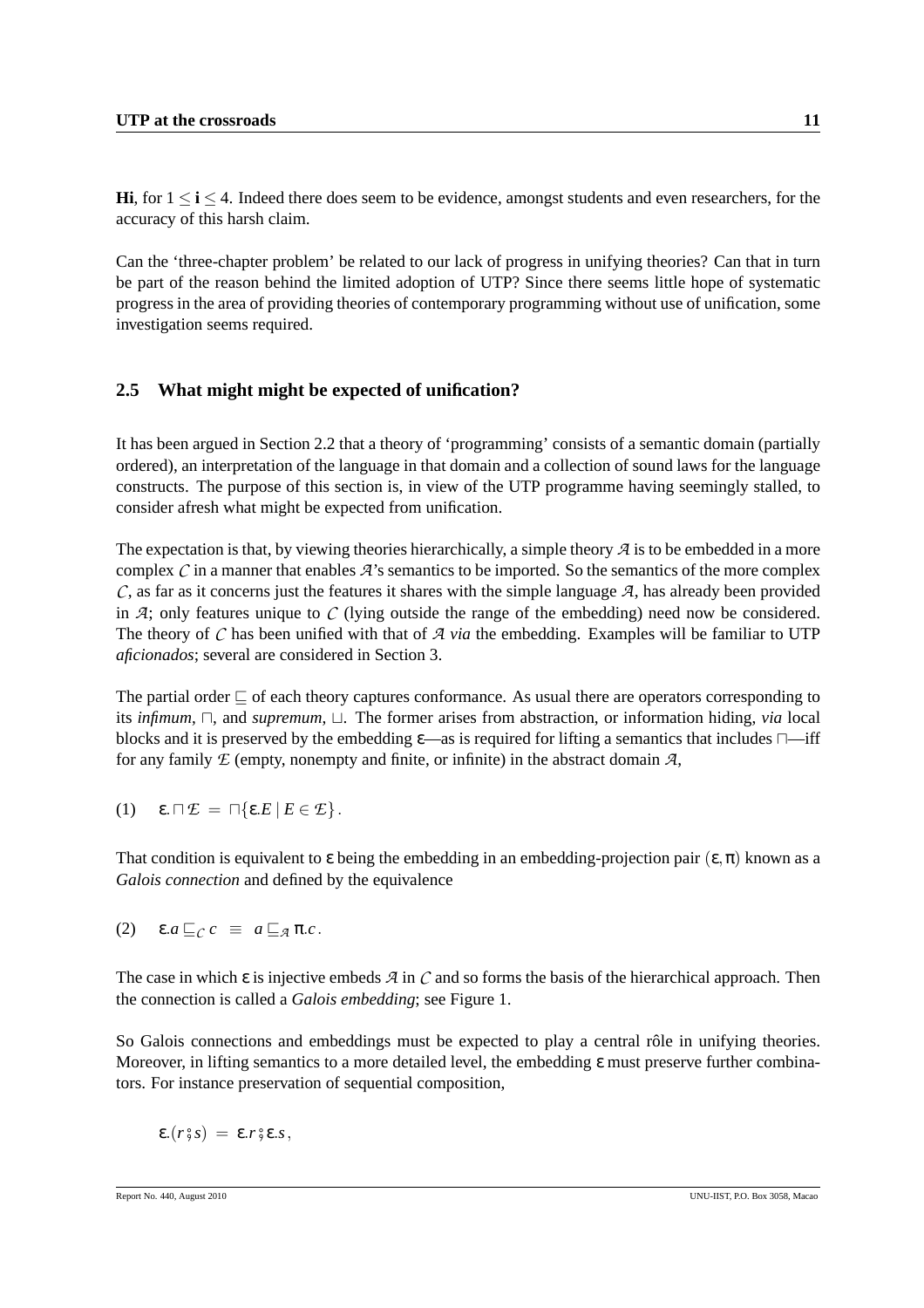

Figure 1: A Galois embedding  $gc(\varepsilon, \pi; \mathcal{A}, \mathcal{C})$  relates abstract and concrete theories.

enables ε to be used to lift the behaviour of a sequential composition from one level to the next in the hierarchy. Similarly for the other combinators, including recursion (and hence) iteration. That way, laws in *A* are *re-used* in *C*: a major benefit of unifying theories.

It will then be important to characterise the lifted space *ran*.ε as a subset of *C* and furthermore to determine—if possible—the manner in which it generates  $C$ . For that determines the  $C$ -semantics in terms of the *A*-semantics.

But now we find ourselves firmly in Chapter 4, without having mentioned predicates or healthiness conditions. How can that be? From our present viewpoint, predicates merely form the basis of certain models (predicate transformers, for example!); and healthiness conditions are merely used in defining domains. Suddenly both have disappeared from the centre of the stage on which we expect unification to be performed.

Is it possible that there is an alternative entry to UTP which starts from Galois connections—Chapter 4—instead of Chapter 3? If so, how does it go and what then is the importance of Chapter 3? Perhaps by following it the 'three-chapter problem' might be avoided.

## **3 A fresh start**

### **3.1 Computability: theory** *P*

The theory of Computer Science began in the 1930s with the various models, by Hilbert, Turing, Kleene, Church, Markov *et al.*, of the concept of a *computation* (or of recursiveness). By modelling a 'mechanism', mathematicians had for the first time to model the possibility of nontermination. Today such computations are called *predeterministic* because from any initial state they are either nonterminating or deterministic, and written using syntax like that of Figure 2. The set of all predeterministic programs over state space *X* is written *Predet*(*X*).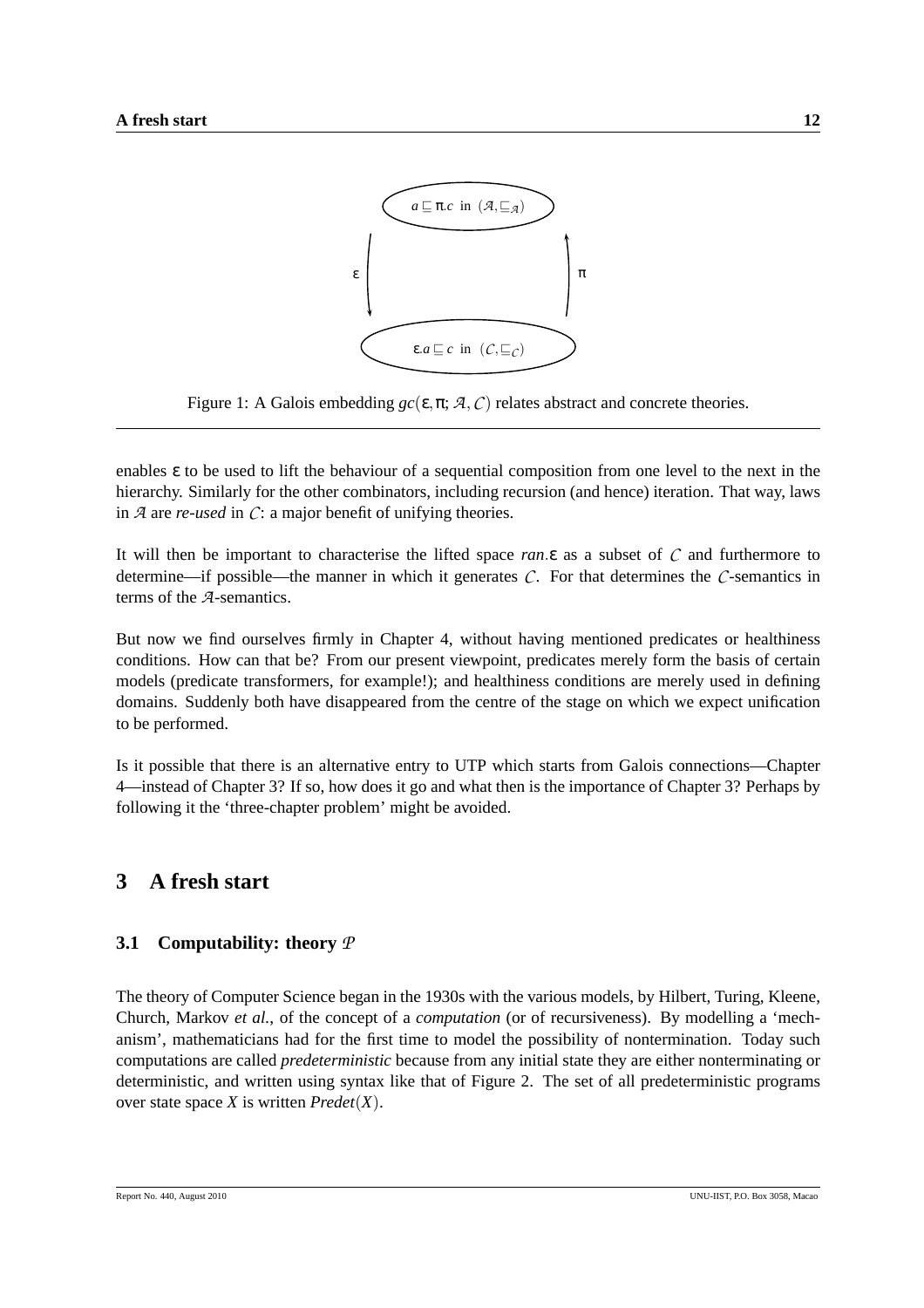| abort           | nontermination                  |
|-----------------|---------------------------------|
| $x := e$        | assignment, with expression $e$ |
| P if b else $Q$ | conditional                     |
| $P$ ; Q         | sequential composition          |
| $\mu$ . $F$     | recursion                       |

Figure 2: Syntax for the space *Predet* of predeterministic programs. Assignment is assumed to be predeterministic and recursion to be with respect to a continuous function.

Our intention is that sequential composition be associative with identity the assignment **skip** (which changes no variable). More interestingly, if a nonterminating program precedes or follows another program the result remains nonterminating:

#### (3) **abort** ${}_{9}^{8}P$  = **abort** =  $P_{9}^{8}$  **abort**.

Of course recursion includes iteration as tail recursion.

The time-honoured model [5] for *Predet*(*X*) consists of partial functions on *X*, with refinement as extension; it is denoted  $P(X)$ :

$$
\mathcal{P}(X) := (X \to X, \supseteq).
$$

It is a domain<sup>2</sup> with least element the empty partial function,  $\{\}$ , with maximal elements the total functions and with compact elements the partial functions having finite domains. The semantic mapping is given in Figure 3. Both its well-definedness, and soundness of the laws, are routine.

By starting with the 'historical' theory  $P(X)$ , explicit consideration of healthiness conditions has been avoided: predeterminism is captured enitrely by the type  $X \rightarrow X$ .

#### **3.2 An alternative: theory** *Q*

A popular alternative, in view of models soon to come, is to replace the partial functions with total functions whose range includes a 'virtual' element for nontermination. Thus each partial function is made total on *X* by mapping each element outside its domain to the virtual element ⊥. Furthermore, for the new model to be closed under sequential composition, it must be 'homogeneous': the virtual state ⊥

 $2$  By 'domain' here is meant a complete partial order in which each element is the supremum of its compact approximations. Recall that an element *k* is *compact* iff any directed set *E* that exceeds it contains an element which does so: if *k* ⊑ ⊔*E* then  $\exists e : \mathcal{E} \cdot k \sqsubseteq e$ . In the case of partial functions, the domain conditions mean:  $\forall f : \mathcal{P} \cdot f = \bigcap \{k : \mathcal{P} \mid \#(dom.k) < \infty \land k \sqsubseteq f\}$ . Indeed without loss of generality there *k* ranges over singleton partial functions:  $\#(dom.k) = 1$ .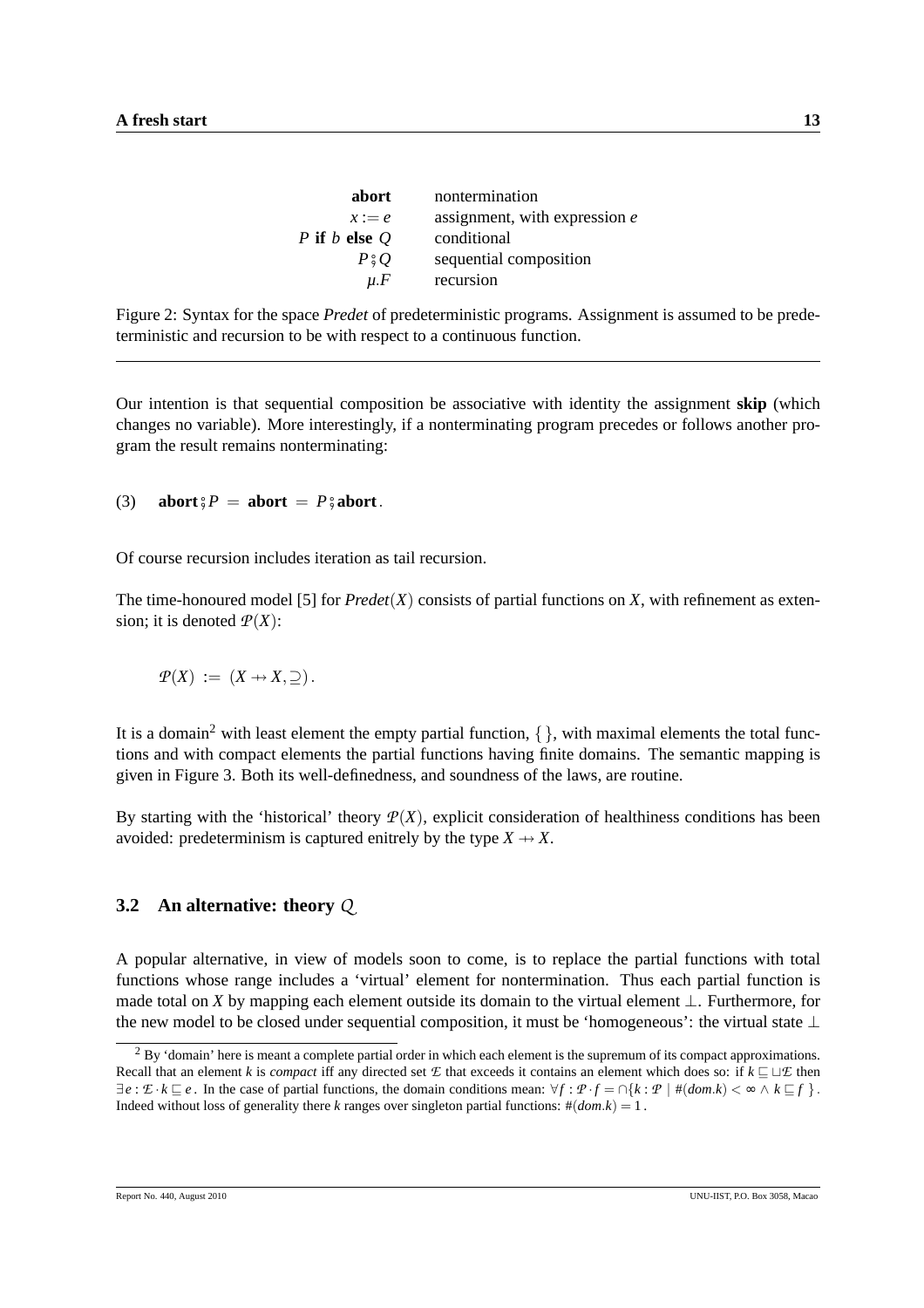$$
\begin{array}{rcl}\n[\text{abort}]\n_{\mathcal{P}} & := & \{\} \\
[\![x := e]\!]_{\mathcal{P}} & := & \lambda x : X \cdot e \\
[\![P \text{ if } b \text{ else } Q]\!]_{\mathcal{P}} & := & \lambda x : X \cdot [\![P]\!]_{\mathcal{P}} \cdot x \text{ if } b \cdot x \text{ else } [\![Q]\!]_{\mathcal{P}} \cdot x \\
[\![P \r{g} \r{g}]\!]_{\mathcal{P}} & := & [\![Q]\!]_{\mathcal{P}} \circ [\![P]\!]_{\mathcal{P}} \\
[\![u \cdot F]\!]_{\mathcal{P}} & := & \cup \{f : \mathcal{P}(X) \mid F \cdot f \subseteq f\}\n\end{array}
$$

Figure 3: The *P* semantics of predeterministic programs, in which program *P* is denoted by a partial function  $||P||_{\varphi}$  and variable *x* is used for both its argument and the state of the program. Recursion is the least fixed point of *F*, as given by the first recursion theorem of Kleene (for instance [5], Theorem 10.3.1).

must also belong to the domain. Let

$$
X_{\perp} := X \cup \{\perp\}.
$$

Now for the left zero law in (3) to hold, it suffices for each denotation *f* of a program to be *strict* (with the flat ordering on  $X_{\perp}$ ):

$$
f. \perp = \perp.
$$

For the right zero law in (3) to hold, it suffices for *f* also to be *up-closed* at that bottom element. Such relational behaviour is most easily captured by defining, for a function  $f : X \to X$ , its '(relational) strict and up-closed extension to *X*⊥' by

$$
(f)_{\perp} := f \cup \{\perp\} \times X_{\perp}
$$

(an idea that is extended from functions *f* to relations in Section 3.3).

Writing *pre*.*f* for the set of elements of *X* not mapped by the extension *f* to  $\perp$ ,

$$
pref := \{x:X \mid f.x \neq \bot\},\
$$

in order for ε to be isotone, the partial order of conformance must translate in the new model to:

$$
f \sqsubseteq f' := (f \upharpoonright pre.f = f' \upharpoonright pre.f).
$$

Thus

$$
Q(X) := (\{(f)_{\perp} \mid \exists f:X \to X\}, \sqsubseteq),
$$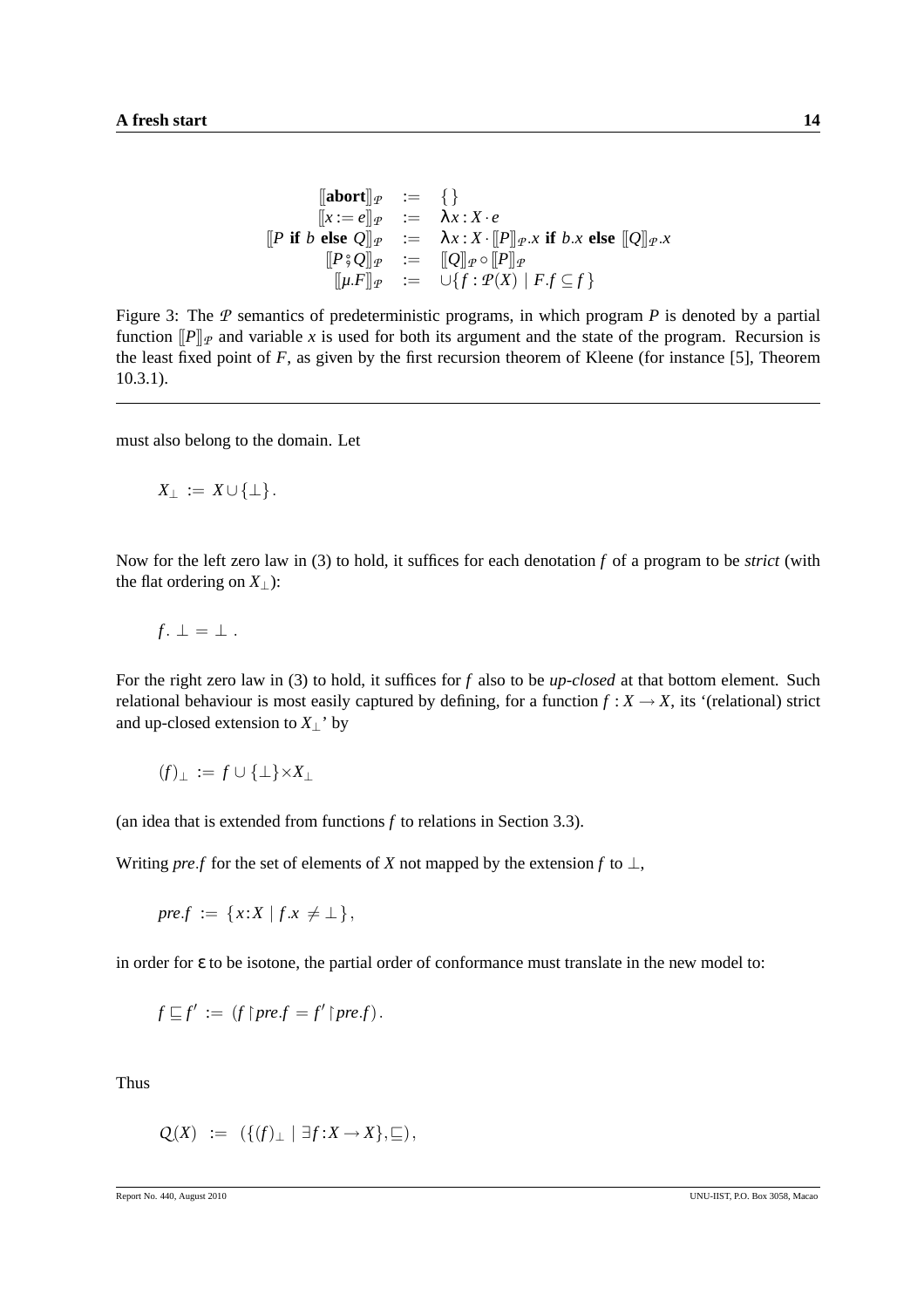

Figure 4: Using ε to translate the semantics of predeterministic programs from *P* to *Q* .

and the translation function is

$$
\varepsilon: \mathcal{P}(X) \to \mathcal{Q}(X)
$$
  

$$
\varepsilon f := f \cup \{ (x, \perp) \mid x \in X_{\perp} \setminus \text{dom} f \}.
$$

**Theorem 1** The translation function  $\varepsilon$  :  $P(X) \to Q(X)$ 

- 1. is an isotone bijection so that in particular *ran*.ε is the carrier of  $Q(X)$ ;
- 2. ensures that the domain  $Q(X)$  has least element the constant function  $\perp$ , maximal elements the functions *f* with  $pre.f = X$  and compact elements the functions *f* with *pref* finite;
- 3. preserves total functions (*i.e.* assignment): if *f* is total then  $(\varepsilon f) \upharpoonright X = f$ ;
- 4. preserves composition:  $\varepsilon$ . $(f \circ g) = (\varepsilon f) \circ (\varepsilon g)$ .

Now the *Q* semantics of *Predet* is obtained by translating the *P* semantics with the embedding ε as indicated in Figure 4. Theorem 1 ensures accuracy of the result and preservation of the laws; the result is given in Figure 5.

It is worth emphasising that the semantics is not defined anew, but translated by ε from *P*. For example

| $[\begin{bmatrix} \textbf{abort} \frac{\circ}{2} P \end{bmatrix}]_O$<br>$=$ | definition of $Q$ semantics, Figure 4 |
|-----------------------------------------------------------------------------|---------------------------------------|
| $\epsilon$ . [[abort $\frac{\alpha}{2}P$ ] $\frac{P}{2}$                    |                                       |
| $=$                                                                         | law of $P$ semantics                  |
| $\varepsilon$ . [[abort]] $\varphi$<br>$=$                                  | definition of $Q$ semantics again     |
| $[\begin{bmatrix} \mathbf{abort} \end{bmatrix}]_Q$ .                        |                                       |

#### **3.3 Nondeterminism: theory** *D*

Nondeterminism arises for several reasons. Firstly, it might simply be inherent in functionality being specified: locate  $x$  in an array (where  $x$  may occur more than once); find a minimum spanning tree

Report No. 440, August 2010 UNU-IIST, P.O. Box 3058, Macao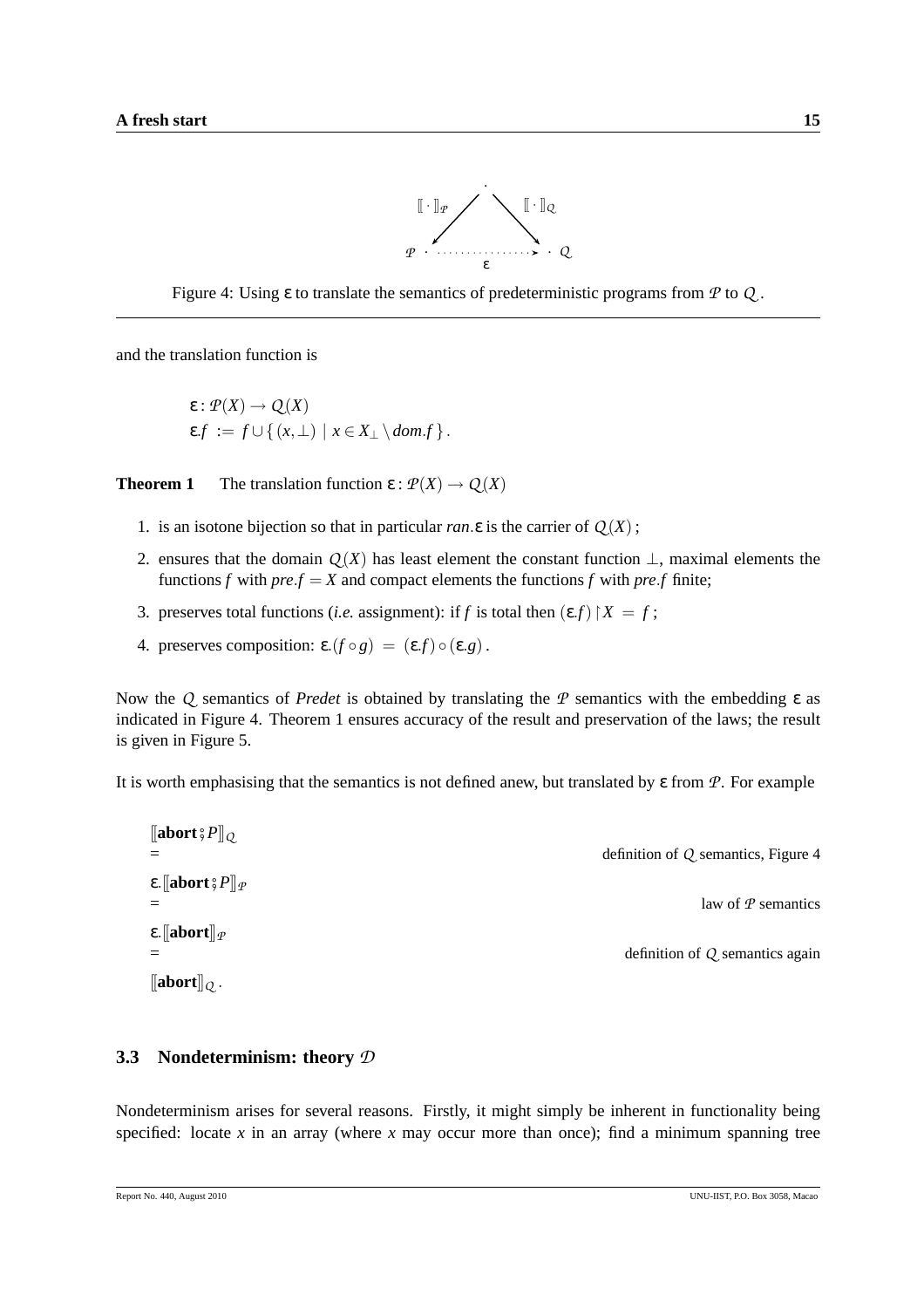$$
\begin{array}{rcl}\n[\text{abort}]\n_Q & = & \lambda x : X \cdot \bot \\
\llbracket x := e \rrbracket_Q & = & \varepsilon.(\lambda x : X \cdot e) \\
\llbracket P \text{ if } b \text{ else } Q \rrbracket_Q & = & \lambda x : X \cdot \llbracket P \rrbracket_Q . x \text{ if } b.x \text{ else } \llbracket Q \rrbracket_Q . x \\
\llbracket P \rbrack Q \rrbracket_Q & = & \llbracket Q \rrbracket_Q \circ \llbracket P \rrbracket_Q \\
\llbracket \mu.F \rrbracket_Q & = & \sqcup \{ f : Q(X) \mid F.f \sqsubseteq f \}\n\end{array}
$$

Figure 5: The *Q* semantics of predeterministic programs, inferred from the *P* semantics (Figure 3) using the technique of Figure 4.

(where there may be several), a shortest path, a Hamiltonian circuit, . . . . Secondly, it might be the result of abstracting the mechanism determining a choice made at a lower level of abstraction: a randomnumber generator whose seed and mechanism of generation are concealed. Thirdly, it might be assumed in order to ensure that reasoning is local: a choice determined by testing a global variable might be assumed to be a nondeterministic choice in order to avoid global reasoning.

Predeterministic programs are extended to be finitely<sup>3</sup> nondeterministic by augmenting the language *Predet* with a binary combinator for *nondeterministic choice*:

$$
P\sqcap Q.
$$

The set of such programs over state space *X* is written  $Prog(X)$  and the relationship of conformance still written  $\Box$ . Its connection with nondeterminism is, as already observed,

$$
P \sqsubseteq P' \equiv P \sqcap P' = P.
$$

Important laws involving programs and nondeterminism include:

| (4) | $P \Box$ abort |  | abort |  |
|-----|----------------|--|-------|--|
|-----|----------------|--|-------|--|

 $(P \sqcap Q)$ ;  $R = (P; R) \sqcap (Q; R)$ 

$$
(6) \quad P_{\vartheta}^{\circ}(Q \sqcap R) \quad = \quad (P_{\vartheta}^{\circ}Q) \sqcap (P_{\vartheta}^{\circ}R).
$$

The first characterises the Dijkstra-Hoare approach: in order to guarantee entirely correct implementations, a theory must ensure that the (nondeterministic) possibility of an error is identified with certain error. In (5) the demonic choice responsible for the nondeterminism is made first on both sides, which are therefore indistinguishable. Law (6) is more subtle because the choice is made first on the right, but on the left only after *P* ; nonetheless, the two programs are expected to have identical behaviour (because

Report No. 440, August 2010 UNU-IIST, P.O. Box 3058, Macao

 $3$ More precisely, the nondeterministic choice is now considered of any nonempty finite set of programs. That is equivalent to the nondeterministic choice of two programs, by induction and the laws of associativity, idempotence and commutativity of binary nondeterministic choice.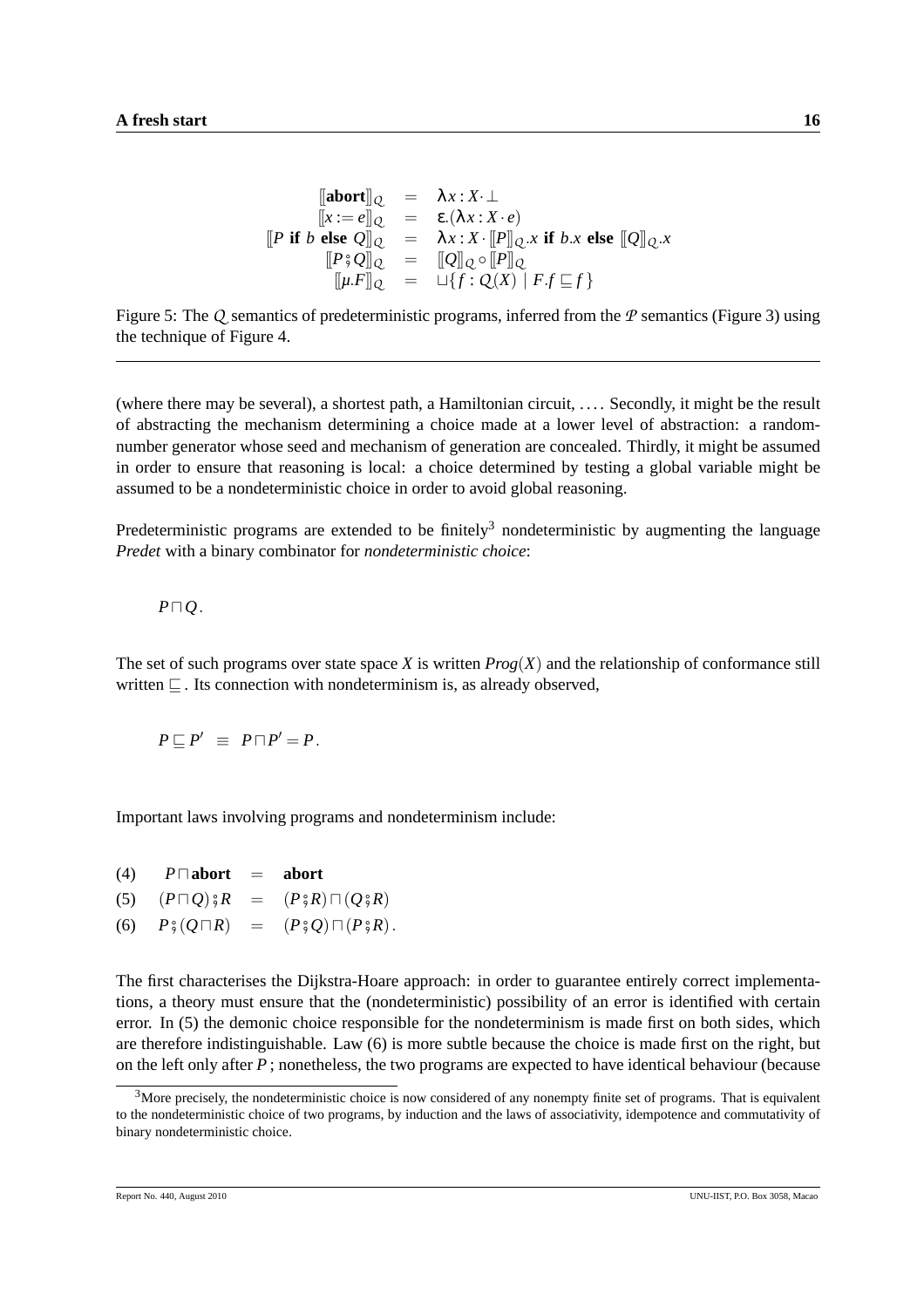*P* on the left-hand side is a program and not a more general kind of computation (like angelic choice) able to offers behaviour which the later demonic choice can exploit).

What is the relationship between  $Prog(X)$  and  $Predet(X)$ , *i.e.* between programs and predeterministic programs? The following law 'quantifies' the relationship by expressing each program as the (not necessarily finitely) nondeterministic combination of its predeterministic refinements.

(7) ∀*P* : *Prog*(*X*)·*P* = ⊓{*Q* : *Predet*(*X*) | *P* ⊑ *Q*}

A 'dual' law, extended from predeterministic programs to programs and hence analogous to the 'domain law' in Footnote 2, expresses each program (and so in particular, each predeterministic program) as the supremum of the compact programs (defined in that footnote, and to be characterised semantically in Theorem 2) it refines:

(8)  $\forall Q : Prog(X) \cdot Q = \sqcup \{ K : Prog(X) \mid K \sqsubseteq Q, K \text{ compact} \}.$ 

A compelling model of nondeterministic programs [15] consists of allowing the elements of the model  $Q(X)$  to be multivalued, since  $Q(X)$  already captures nontermination with the value  $\perp$ , and now would capture nondeterminism as multi-valueness of a relation. Then the partial order of conformance, 'at least as deterministic as', between such relations would be containment (as sets)

$$
r \sqsubseteq s \ \equiv \ r \supseteq s \, .
$$

Let us determine the healthiness conditions on such a relation  $r$  on  $X_{\perp}$ , using the same method as for  $Q(X)$ . For the right zero law to hold in (3), it suffices for *r* to be total on *X*, as were the elements of  $Q(X)$ 

$$
(9) \quad \forall x: X \cdot \exists x': X_{\perp} \cdot xrx'.
$$

For the left zero law, again it suffices for *r* to map  $\perp$  to all of  $X_{\perp}$ .

In order for **abort** to be minimum in the refinement ordering of containment, Law (4), it suffices for

$$
xr \perp \Rightarrow \forall x': X_{\perp} \cdot xrx'.
$$

Finally in order for the least upper bound, or intersection, of a chain of healthy relations again to be healthy, as required for recursion, it suffices for the image of each state to be *finitary*: to be either all of *X*<sup>⊥</sup> or nonempty and finite

$$
(10) \ \{x': X_\perp \mid xrx'\} \neq X_\perp \ \Rightarrow \ 0 < \#\{x': X_\perp \mid xrx'\} < \infty.
$$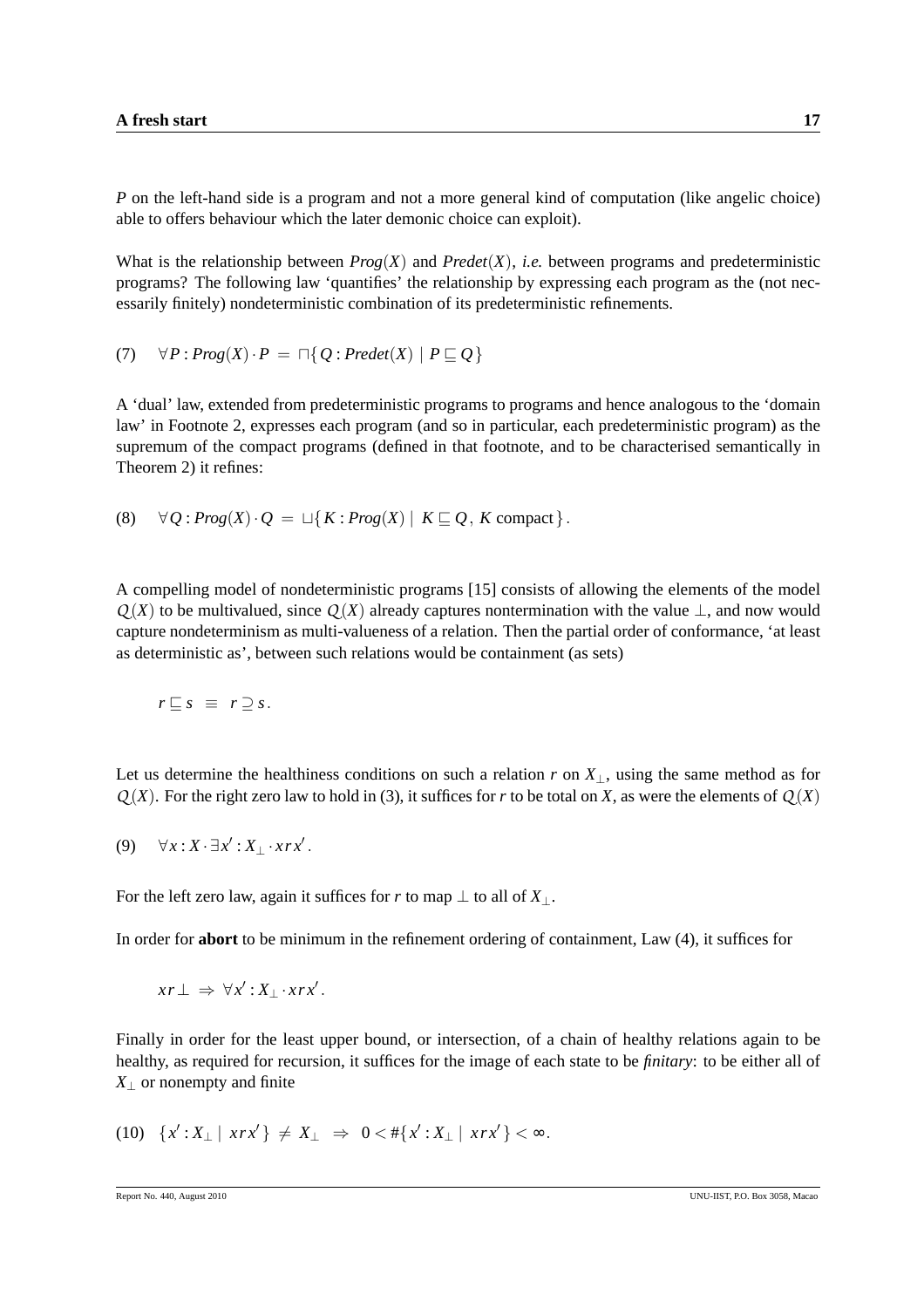Evidently being nonempty supersedes totality (9).

Those conditions can be abbreviated using the notation  $X \leftrightarrow X$  for the type of all relations on *X* and  $r$ .(| *x* |) for the relational image of *r* at *x* 

$$
r.(|x|) := \{x' : X_{\perp} | xrx'\}.
$$

That model is called  $\mathcal{D}(X)$ , and has ordering  $\supseteq$  and carrier set

$$
\{r:X_\perp\leftrightarrow X_\perp\;|\;\left(\begin{array}{c}\bot\; r\bot \\ \forall\,x:X_\perp\cdot\left(\begin{array}{c} xr\bot\Rightarrow\; r.(|\,x\,|)=X_\perp \\ r.(|\,x\,|)\neq X_\perp\Rightarrow\; 0<\#r.(|\,x\,|)<\infty\end{array}\right)\end{array}\right)\right\}.
$$

There is a Galois connection from the model  $Q(X)$  for predeterministic programs to the model  $\mathcal{D}(X)$ , whose embedding is

$$
\varepsilon: Q(X) \to \mathcal{D}(X)
$$
  
(11) 
$$
\varepsilon f := f \cup (X_{\perp} \backslash pref) \times X_{\perp}.
$$

In other words,

$$
x(\varepsilon f)x' \equiv (x \in pre \, f \Rightarrow f \, . x = x').
$$

Its adjoint π.*r* denotes the largest partial function in *r* which 'accounts for all of *r*'s results at its arguments'. It may be thought of as the largest partial function which approximates, in  $Q(X)$ , total relation *r*. Indeed that is the form for  $\pi$  expected by adjunction:

$$
\pi.r = \cup \{f : Q(X) \mid \varepsilon.f \supseteq r\}.
$$

Then:

#### **Theorem 2** The function  $\varepsilon$  :  $Q(X) \to \mathcal{D}(X)$

1. is an injection that preserves arbitrary suprema from  $Q(X)$  under ⊆ to  $D(X)$  under ⊇ : more generally, Definition (11) of ε makes sense if its argument is merely a relation, and then for *any* subset *F* of the carrier of  $Q(X)$  (not just those having a well-defined supremum  $\sqcup F \in Q(X)$ ),

$$
\varepsilon.\cup F = \cap \{\varepsilon f \mid f \in F\};
$$

Report No. 440, August 2010 UNU-IIST, P.O. Box 3058, Macao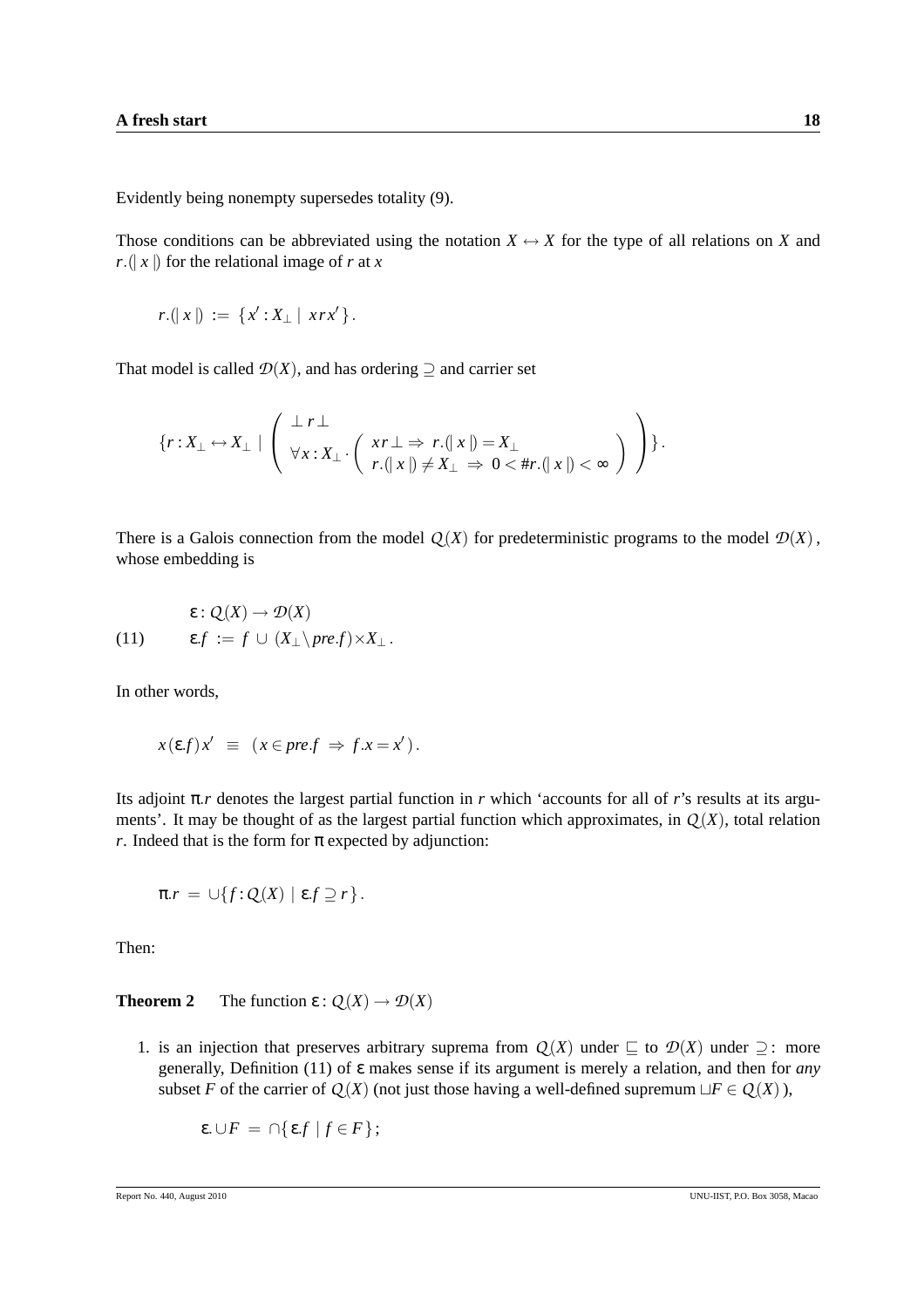2. has adjoint  $\pi : \mathcal{D}(X) \to \mathcal{Q}(X)$ , thus  $\text{gc}(\varepsilon, \pi; \mathcal{Q}(X), \mathcal{D}(X))$ , where

(12) 
$$
\pi \cdot r = \{(x, y) : r \mid y \neq \bot \land \forall x' \neq \bot \cdot x \cdot r x' \Rightarrow x' = y\}
$$

which is  $(2, \subseteq)$ -continuous: if *R* is a 2-directed subset of  $\mathcal{D}(X)$  then

- (13)  $\pi \cap R = \sqcup \{\pi \cap r \mid r \in R\};$
- 3. has range which generates  $\mathcal{D}(X)$  under nonempty finite unions:

$$
\mathcal{D}(X) = \{ \cup F \mid F \subseteq \text{ran}.\varepsilon \text{ is nonempty and finite } \};
$$

- 4. ensures that the domain  $\mathcal{D}(X)$  has least element the universal relation on  $X_{\perp}$ , maximal elements the (total) functions and compact elements the relations *r* with *pre*.*r* finite (extending Definition (4) from functions to relations); thus each  $r : \mathcal{D}$  is the supremum of compact elements which it refines (a fact which is weaker than 3 since each compact element of *D* is a nonempty finite union of elements of ran ε);
- 5. preserves sequential composition:  $\varepsilon$ .(id<sub>*X*</sub>) = (id<sub>*X*</sub>)<sub> $\perp$ </sub> and  $\varepsilon$ .(*f*  $\circ$ *g*) = ( $\varepsilon$ .*g*) $\frac{\circ}{2}(\varepsilon f)$ .

It is convenient to define an embedding from relations on *X* to those on *X*<sup>⊥</sup> to capture that part of the healthiness conditions relating to initial virtual state:

$$
(\cdot)_{\perp} : (X \leftrightarrow X) \to (X_{\perp} \leftrightarrow X_{\perp})
$$

$$
(r)_{\perp} = r \cup {\perp} \times X_{\perp}.
$$

Since  $(\cdot)_\perp$  preserves arbitrary intersections (though only nonempty unions) it is Galois from  $(X \leftrightarrow X, \supseteq)$ to  $(X_\perp \leftrightarrow X_\perp, \supseteq)$ . Its adjoint is restriction to *X* :

$$
\pi: (X_{\perp} \leftrightarrow X_{\perp}) \to (X \leftrightarrow X)
$$
  

$$
\pi \cdot s := s \cap (X \times X),
$$

a projection that preserves arbitrary intersections (as well as arbitrary unions as expected from the basic property of Galois connections) and is surjective. The embedding  $(\cdot)_\perp$  is injective (as expected from properties of Galois connections) and preserves sequential composition:

$$
(14) (r\hat{g}s)_{\perp} = (r)_{\perp} \hat{g}(s)_{\perp}.
$$

The semantic space  $\mathcal{D}(X)$  is comprehensively more complex than  $\mathcal{P}(X)$ . Our task, then, is to define the semantics of *Prog*(*X*) in  $\mathcal{D}(X)$  in such a way that the simplicity of the  $\mathcal{P}(X)$  semantics is not obscured. That is achieved—of course—by lifting with  $\varepsilon$  *via*  $Q(X)$ .

Report No. 440, August 2010 UNU-IIST, P.O. Box 3058, Macao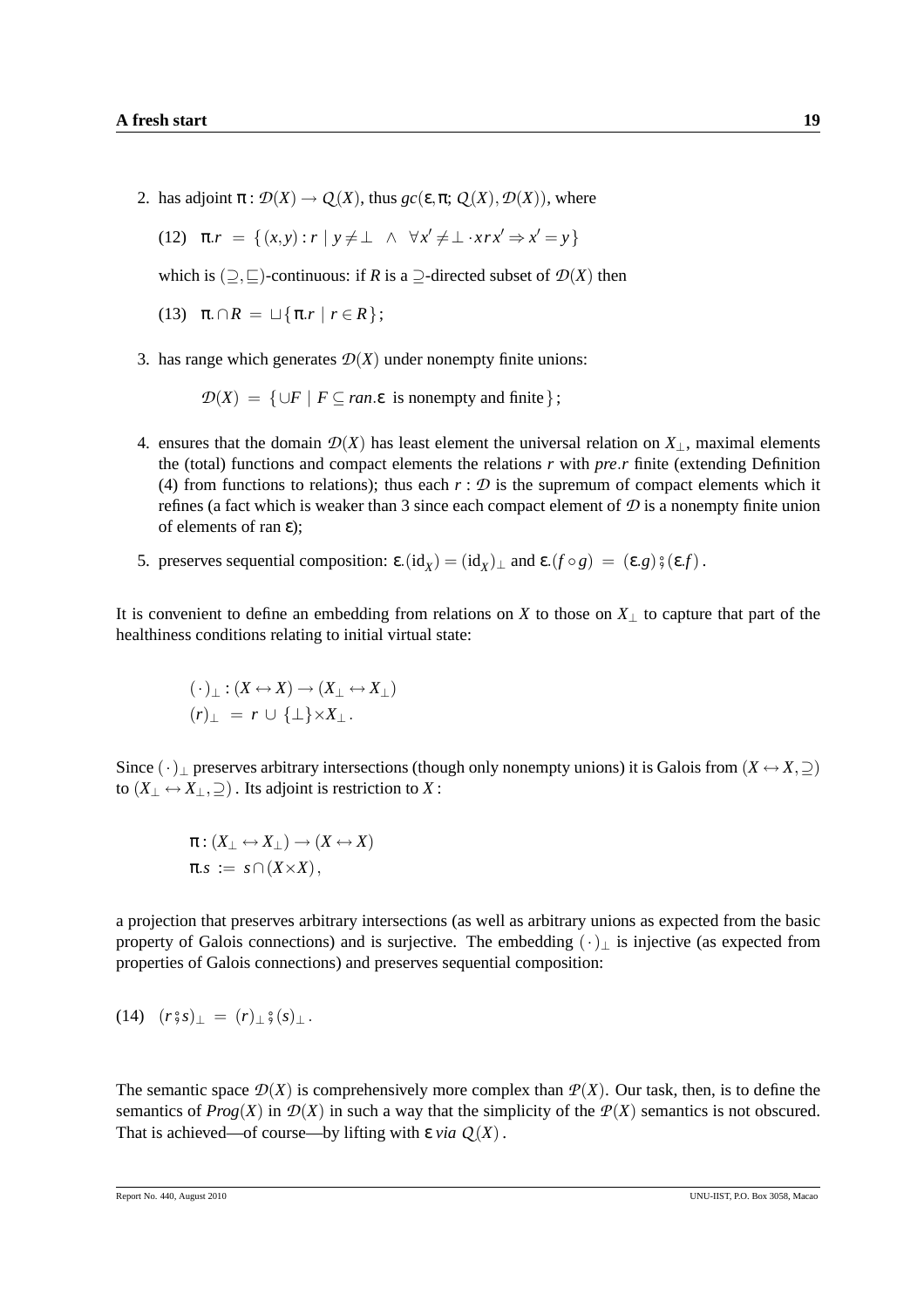$$
\begin{array}{rcl}\n[\text{abort}]_{\mathcal{D}} & = & X_{\perp} \times X_{\perp} \\
[\![x := e]\!]_{\mathcal{D}} & = & (\lambda x : X \cdot e)_{\perp} \\
[\![P \text{ if } b \text{ else } Q]\!]_{\mathcal{D}} & = & \{(x, x') \mid x[[P]]_{\mathcal{D}} x' \text{ if } b.x \text{ else } x[[Q]]_{\mathcal{D}} x'\} \\
[\![P \hat{y} Q]\!]_{\mathcal{D}} & = & [[P]]_{\mathcal{D}} \hat{y}[[Q]]_{\mathcal{D}} \\
[\![\![\mu.F]\!]_{\mathcal{D}} & = & \cap \{d : \mathcal{D}(X) \mid F.d \supseteq d\} \\
[\![P \cap Q]\!]_{\mathcal{D}} & = & [[P]]_{\mathcal{D}} \cup [[Q]]_{\mathcal{D}}\n\end{array}
$$

Figure 6: Important properties of the relational semantics for *Prog*. Function *F* is monotone on *D*.

For each  $P$  :  $Prog(X)$  its relational semantics  $[|P|\]_{\mathcal{D}}$  is defined by Law (7) using union for nondeterministic choice and the lifting (Figure 4), under the Galois connection of Theorem 2, of the *Q* semantics of *P*'s predeterministic refinements:

(15) 
$$
[[P]]_{\mathcal{D}} = \cup \{ \varepsilon. [[Q]]_{\mathcal{P}} \mid Q \in \text{Predet}(X) \land P \sqsubseteq Q \}.
$$

In particular, if *P* is itself predeterministic then

$$
[[P]]_{\mathcal{D}} = \varepsilon \cdot [[P]]_{Q}.
$$

For example **skip**, because it is deterministic, has semantics

| $\llbracket \textbf{skip} \rrbracket_{\mathcal{D}}$ |                                                      |
|-----------------------------------------------------|------------------------------------------------------|
| $=$                                                 | definition of $D$ semantics                          |
| $\varepsilon$ . [skip] $_{Q}$<br>$=$                | Q semantics with <b>skip</b> abbreviating $(x := x)$ |
| $\epsilon.(\lambda x:X\cdot x)$                     |                                                      |
| $=$                                                 | definition of $\varepsilon$                          |
| $(\lambda x:X\cdot x)_{\perp}$ .                    |                                                      |

A similar argument works for **abort**; as does the fact that  $\|\textbf{abort}\|_0$  is the least element of  $Q(X)$  and  $\varepsilon$ preserves minima (a basic property of Galois connections).

Thus the *D* semantics of  $Prog(X)$  is defined by lifting on  $Predet(X)$  and otherwise by union. Now the properties, that before were a matter of definition in the *P* semantics of Figure 3, are simply inferred, though with a little more work than for the *Q* semantics as inferred in Figure 5; see Figure 6.

Consider, for example, sequential composition. The proof relies on predeterministic computations whose *P* semantics consists of a singleton partial function (recall Footnote 2); thus the computation terminates from just a single state. Writing  $Predet_1(X)$  for the set of such computations, for  $P, P' : Prog(X)$ ,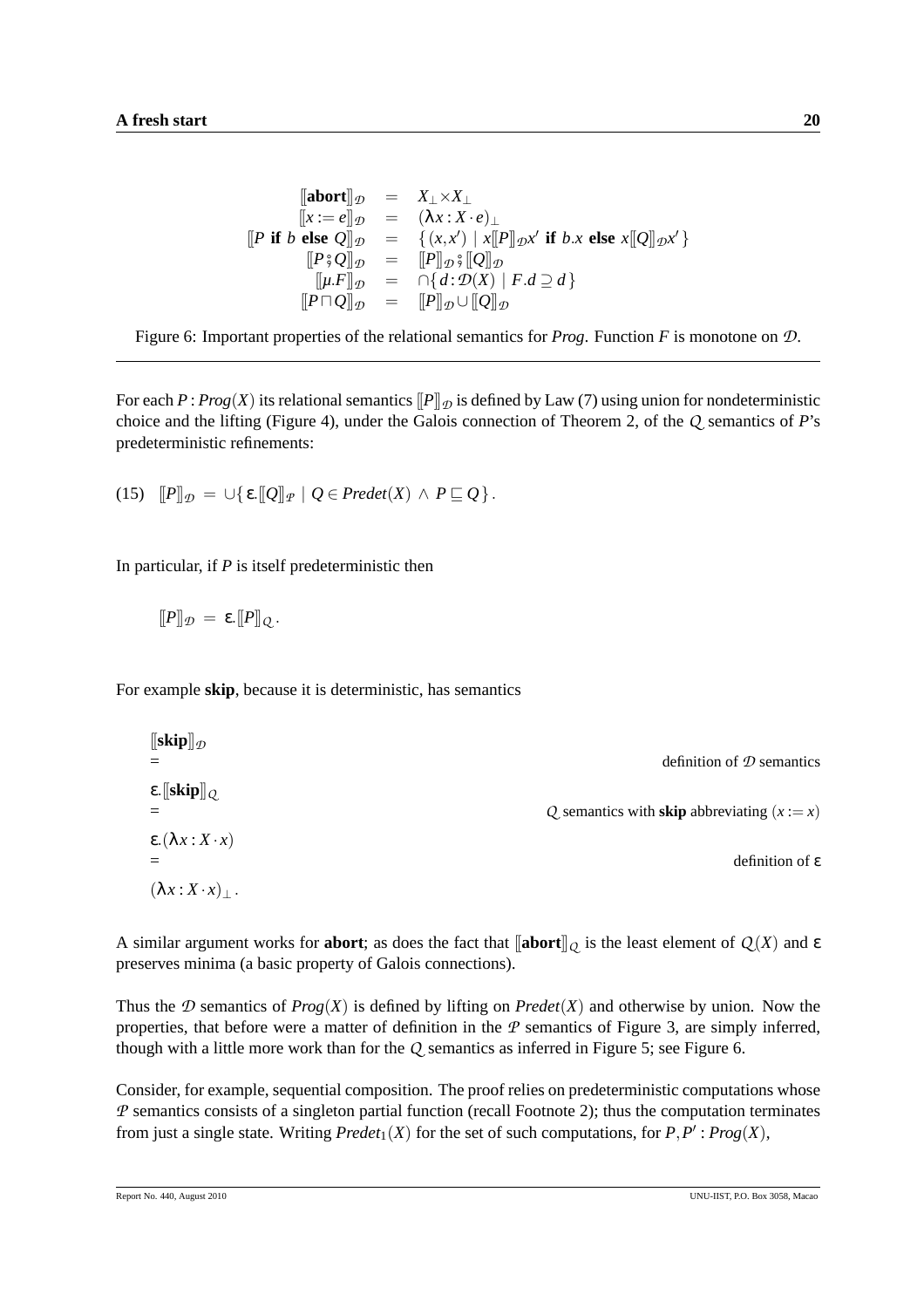$\llbracket P$   $\frac{8}{9}P' \rrbracket_{\mathcal{D}}$  $=$  (15)  $\cup$ {**ε.**[[R]]<sub>Q</sub> | R ∈ Predet(X) ∧ P  $\varsigma$  P'  $\sqsubseteq$  R } Footnote 2 and set theory  $∪{ε.[R]}_{Q}$  |  $R ∈ Predet_1(X) ∧ P$ ;<sup>°</sup> $P' ⊆ R}$ property of  $Predet_1(X)$  $\cup$ {ε.[[R]]<sub>Q</sub> | ∃Q,Q' ∈ Predet<sub>1</sub>(X) ∧ P ⊑ Q ∧ P' ⊑ Q' ∧ R = Q  $\circ$ ,Q' }  $=$  1-point law  $\cup$ {ε.[[Q<sup>°</sup>,Q']]<sub>Q</sub> | Q,Q' ∈ Predet<sub>1</sub>(X) ∧ P ⊆ Q ∧ P' ⊆ Q' }  $\varepsilon$  preserves sequential composition (Theorem 2, Part 5)  $\cup$  {ε.[[Q]]<sub>Q</sub>,  $\Im$  ε.[[Q']]<sub>Q</sub>, | Q, Q' ∈ Predet<sub>1</sub>(X) ∧ P ⊑ Q ∧ P' ⊑ Q' }  $=$  set theory  $\cup$ {ε.[[*Q*]]<sub>*Q*</sub> | *Q* ∈ *Predet*<sub>1</sub>(*X*) ∧ *P* ⊆ *Q* } \$  $\cup$ {ε.[[Q']]<sub>Q</sub> | Q' ∈ Predet<sub>1</sub>(X) ∧ P' ⊆ Q' }  $=$  Footnote 2 again  $\cup$ {ε.[[Q]<sub>|Q</sub> | Q ∈ Predet(X) ∧ P ⊑ Q }  $\frac{\circ}{2}$  $\cup$ {ε.[[Q']]<sub>Q</sub> | Q' ∈ Predet(X) ∧ P' ⊆ Q' }  $=$  (15)  $[[P]]_{\mathcal{D}}$   $\stackrel{\circ}{,} [ [P']]_{\mathcal{D}}$ .

The case of nondeterminism is similar using instead (in the third step) the property that, for  $Q$ : *Predet*<sub>1</sub>(*X*),

$$
P \sqcap P' \sqsubseteq Q \equiv P \sqsubseteq Q \vee P' \sqsubseteq Q.
$$

The proofs of Laws (4) to (6) are immediate from basic set theory.

There is an alternative to this approach to the semantics of  $Prog(X)$  based on Law (7) with ∪ for nondeterminism. It assigns semantics by structural induction on  $P$ :  $Prog(X)$ , 'building in' Equation (15) at each step. But then Law (7) must be checked and so the amount of work is equivalent. The former approach has been chosen because it seems to extend better to more complex domains, like probabilistic domains.

In summary, a Galois connection has been used to lift the *Q* semantics, and laws, to *D*.

#### **3.4 Angelic choice: theory** *T*

Just as Software Engineering brought to light (demonic) nondeterminism, so the formal development process discussed in Section 2.2 revealed the utility of 'partially enabled' computations and 'angelic' choice. We call such computations, which extend programs, *commands*.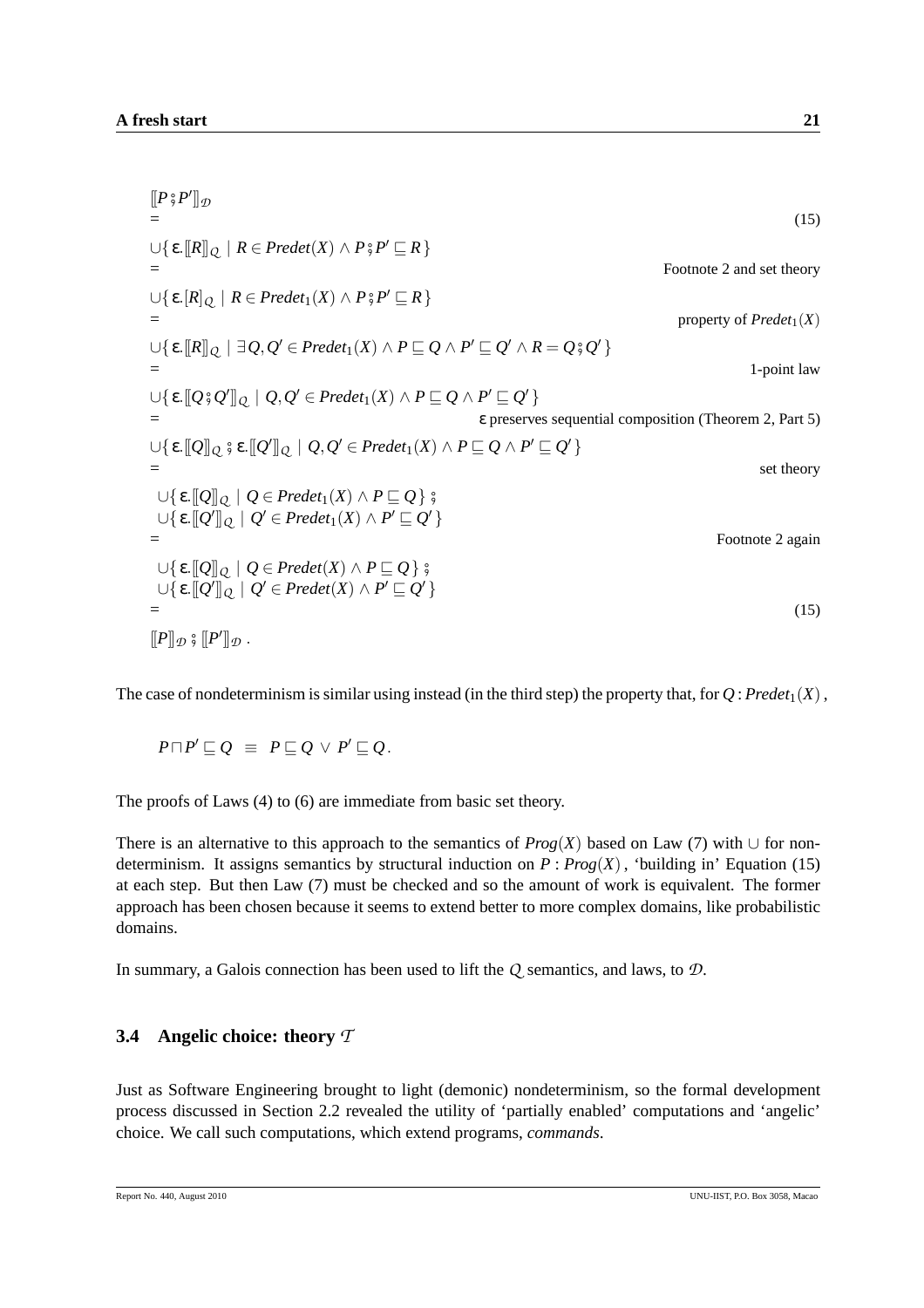| magic                | the command that is never enabled        |
|----------------------|------------------------------------------|
| $\Box \mathcal{F}$   | nondeterminatic choice over $\mathcal F$ |
| $\sqcup \mathcal{F}$ | angelic choice over $\mathcal F$         |

Figure 7: Syntax completing the space *Comm*(*X*) of commands over state space *X*: the unenabled command, and arbitrary nondeterministic and angelic choices.  $\mathcal F$  is an arbitrary set of commands.

An example of a partially-enabled command is choice of an element from a set which happens to be empty; computation cannot be started—is not enabled—in a manner that is dual to a computation that fails to terminate. This situation arises when a procedure for choosing an element from a set is used in a context which ensures the set is nonempty; but when developed 'in isolation', the empty case must also be considered.

Angelic choice is simply supremum  $\sqcup$ , the dual of nondeterminism  $\sqcap$ . A simple example is provided by the angelic choice of two consistent commands. The first, *R*, chooses *x* nondeterministically between 0 and 1 whilst the second, *S*, chooses nondeterministically between 1 and 2. Their angelic choice *R*⊔*S* is the weakest program stronger than both:  $x := 1$ .

If *R* and *S* had not been consistent in that example then their angelic choice, their supremum, would not have been a program. The supremum of an inconsistent set of commands is a command (though not a program) that is never enabled. Notation for the command that is never enabled and for angelic choice are introduced in Figure 7, as is our last ingredient of command space: arbitrary (rather than just binary) nondeterminism. The set of commands on *X* is written *Comm(X)*. As usual, the relation of conformance is  $⊑$ , satisfying (4). Of course equivalently:

$$
P\sqsubseteq P'\ \equiv\ P\sqcup P'=P'.
$$

With the extension from programs to commands, the previous laws must be revisited for correctness. Law (5) remains valid: the nondeterministic choice is made initially on both sides and so the demon resolving the nondeterminism, confronted with the same choices, produces the same behaviours. But for just that reason its partner (6) does not remain valid, and must be weakened: for  $R, S, T$ :  $Comm(X)$ ,

(16) 
$$
R_{\vartheta}^{\circ}(S \sqcap T) \sqsubseteq (R_{\vartheta}^{\circ}S) \sqcap (R_{\vartheta}^{\circ}T)
$$
.

Refinement there must of course hold by monotonicity. But equality may fail since the demon (having memory but not prescience), has more choices the later it acts. There are thus fewer choices on the right and so fewer behaviours than on the left. The choices coincide if execution of *R* results in no angelic choice by which the demon might profit: if *R* is free of angelic choice.

Important laws involving the new combinators include:

$$
(17) \quad R \sqcup \text{magic} \quad = \quad \text{magic}
$$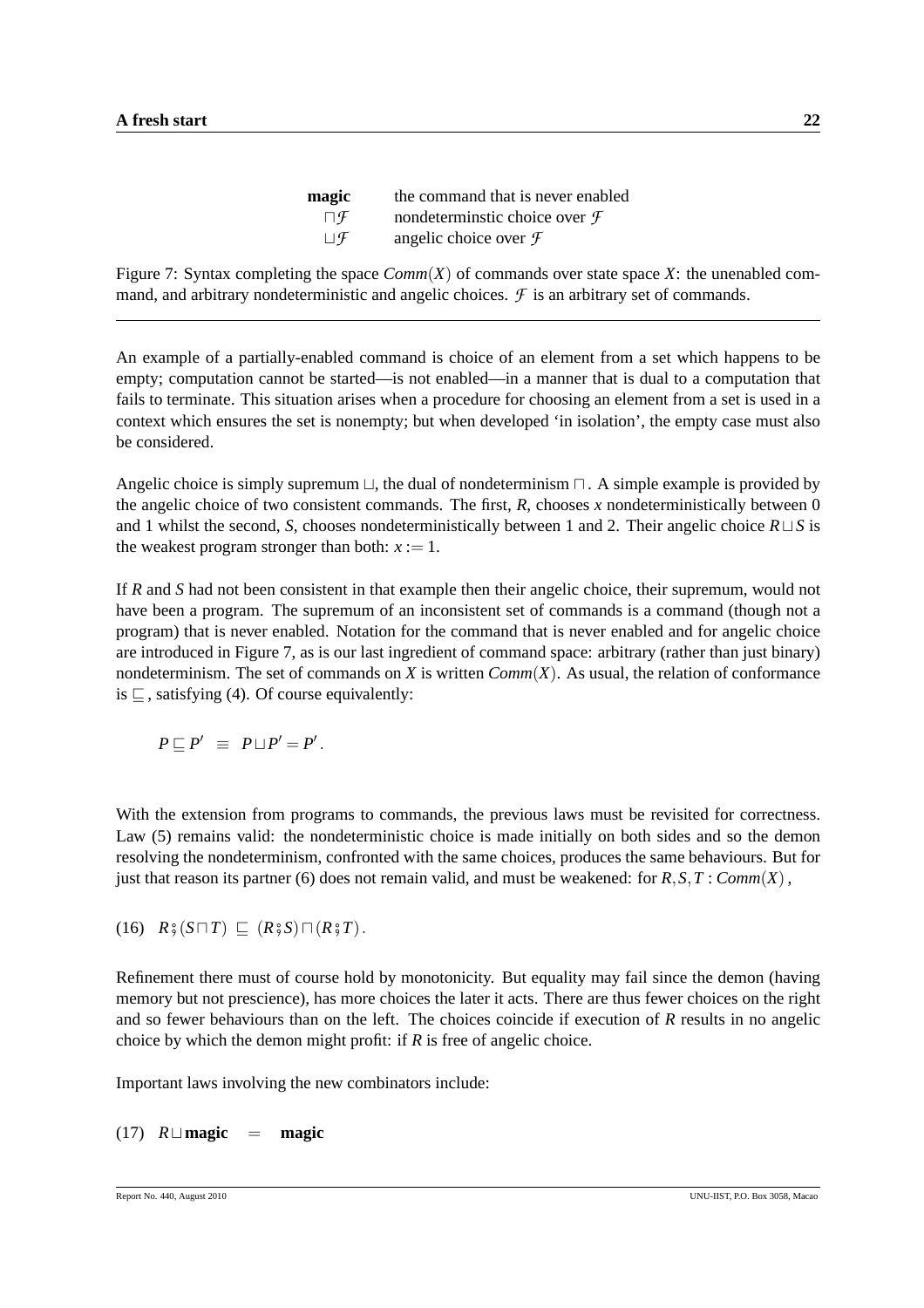| $(18)$ magic $\frac{8}{9}R$ | $=$ magic                                                                                                             |
|-----------------------------|-----------------------------------------------------------------------------------------------------------------------|
| $(19)$ $(R\sqcup S)$ ; $T$  | $= (R \hat{S} T) \sqcup (S \hat{S} T)$                                                                                |
|                             | $(20)$ $R_{\vartheta}^{\circ}(S \sqcup T)$ $\sqsupseteq$ $(R_{\vartheta}^{\circ}S) \sqcup (R_{\vartheta}^{\circ}T)$ . |

The first, (17), says that **magic** is indeed dual to **abort** and so is the greatest (or 'most refined') command (and thus equals the empty angelic choice  $\Box\{\}\)$ ). The second says that an unenabled command cannot be enabled by any sequential successor (even **abort**). In (19) the choice is made initially on both sides so, reasoning as above (with the angel in place of the demon), equality holds. But (20) is dual to (16): on the right the angel acts early and—having prescience but not memory—has more choices and so produces more behaviours; alternatively, the refinement follows by monotonicity. The choices coincide if execution of *R* results in no nondeterministic choices by which the angel might profit: if *R* is predeterministic.

The relationship between commands and programs is given by the law analogous to (8) (evidently the analogue of (7) fails): for any command *R*

(21)  $R = \Box \{ P : Prog(X) | P \sqsubseteq R \}.$ 

In fact the domain property holds: without loss of generality, program *P* can be assumed to be compact.

In the relational model  $\mathcal{D}(X)$ , angelic choice must be intersection and partial enabledness must therefore be captured by partial-ness of a relation. But that means the healthiness condition of totality, (9), no longer holds. Because nondeterminism is now arbitrary, the finitary condition (10) also fails (at both ends of the inequality, in view of lack of totality). Thus all that remains is strictness and upclosure. The extension to  $\mathcal{D}(X)$  consisting of relations satisfying just strictness and upclosure, but with the same criterion of conformance, is called *R* (*X*).

The space  $\mathcal{R}(X)$  is a domain and a complete lattice with same least element as  $\mathcal{D}(X)$  but greatest element ({ })<sup>⊥</sup> and compact elements the cofinite 'subsets' of *X*⊥×*X*<sup>⊥</sup> . Moreover it is a Boolean algebra under the complement  $r \mapsto (X_\perp \times X_\perp \setminus r)_\perp$ . However the natural embedding of  $\mathcal{D}(X)$  in  $\mathcal{R}(X)$  is not Galois. Otherwise its adjoint  $\pi$  would map the greatest element in  $\mathcal{R}(X)$  to a greatest element of  $\mathcal{D}(X)$ ; but no such element exists.<sup>4</sup>

Nonetheless the injection of  $\mathcal{D}(X)$  in  $\mathcal{R}(X)$  does generate  $\mathcal{R}(X)$  under arbitrary intersections, reflecting Law (21) (recall that from Theorem 2 nonempty finite unions were used to generate  $\mathcal{D}(X)$  from  $\mathcal{O}(X)$ , reflecting Law (7)). Thus the carrier set of  $\mathcal{R}(X)$  equals

$$
\{\cap F \mid F \subseteq \mathcal{D}(X)\}.
$$

The relational semantics of *Comm*(*X*) may be thought of—like the semantics for *Prog*—as follows.

<sup>&</sup>lt;sup>4</sup>Since the natural embedding from  $\mathcal{D}(X)$  to  $\mathcal{R}(X)$  preserves arbitrary unions, why is it not Galois by adjunction? Because suprema in  $\mathcal{R}(X)$  (arbitrary unions) are not the same as suprema in  $\mathcal{D}(X)$ ; consider for example the empty union.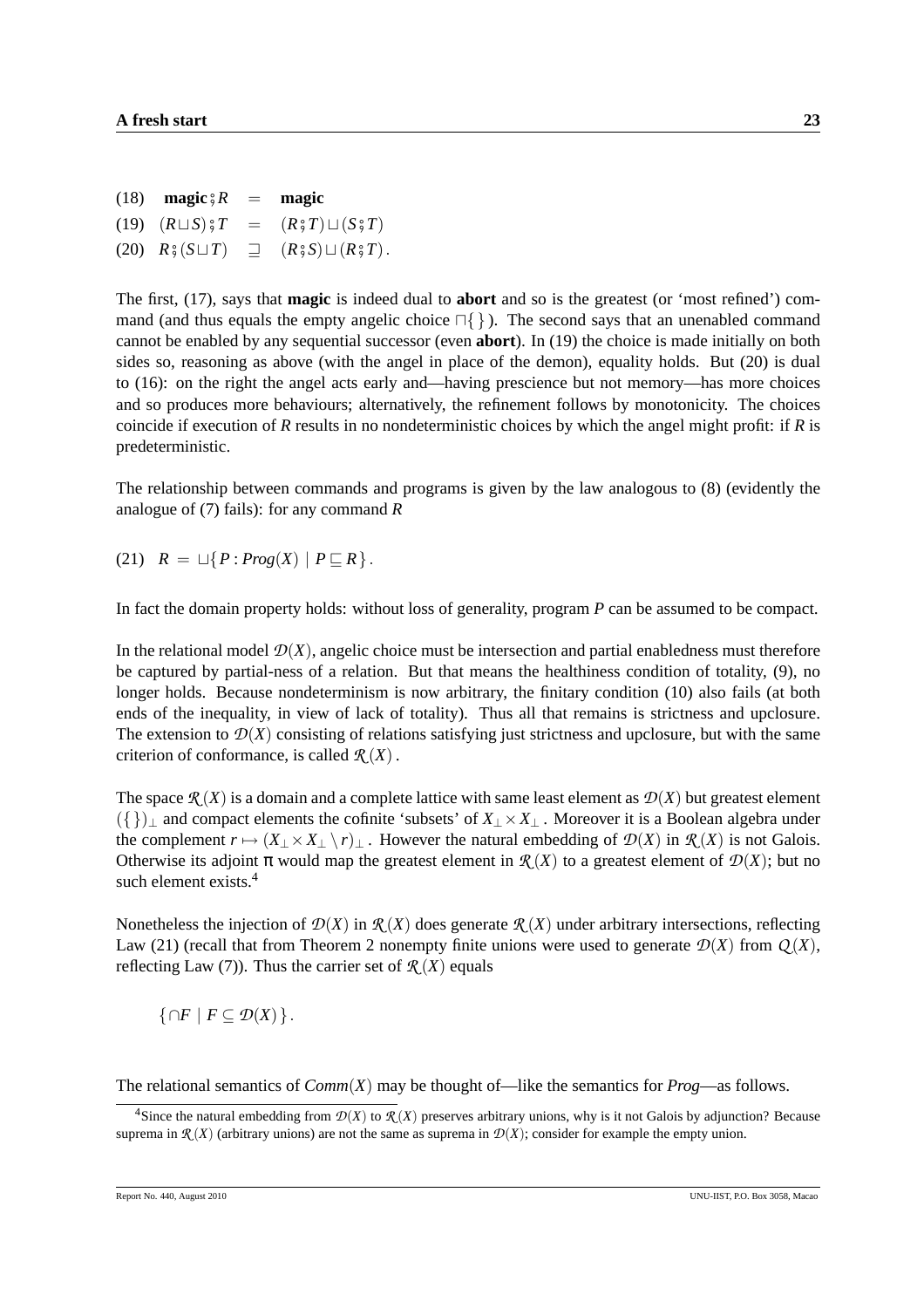$$
\begin{array}{rcl}\n[\text{magic}]_{\mathcal{R}} & := & (\{\})_{\perp} \\
\llbracket \Box \mathcal{F} \rrbracket_{\mathcal{R}} & := & \cup \{\llbracket P \rrbracket_{\mathcal{R}} \mid P \in \mathcal{F}\} \\
\llbracket \Box \mathcal{F} \rrbracket_{\mathcal{R}} & := & \cap \{\llbracket P \rrbracket_{\mathcal{R}} \mid P \in \mathcal{F}\}\n\end{array}
$$

Figure 8: Relational semantics for  $Comm(X)$ ; this augments the extension of the semantics in Equation (15) from  $D$  to  $R$  using the natural embedding.

- 1. Firstly, the *R* semantics equals the *D* semantics for commands that are code (like **skip**). In other words the *R* semantics *extends* the *D* semantics.
- 2. Secondly, the *R* semantics is inferred from the *D* semantics by extending the combinators of code to commands (as in the case of sequential composition, or even arbitrary nondeterministic choice, on *Prog* from *Predet*). This is possible because the natural embedding preserves those combinators.
- 3. Thirdly, it is defined for the (new) combinator of angelic choice by edict, to be intersection.

Thus the *R* semantics of *Comm* is provided by Equation (15) (thus extended) and Figure 8 (which also includes arbitrary nondeterminism and its empty case, **magic**).

The proofs of Laws (17), (18) and (20) are now straightforward using basic set theory. For example, for Law (20),

$$
\begin{aligned}\n\llbracket P_{\vartheta}^{\circ}(\mathcal{Q} \sqcup R) \rrbracket_{\mathcal{R}} \\
&= \\
\llbracket P \rrbracket_{\mathcal{R}}^{\circ}(\llbracket \mathcal{Q} \rrbracket_{\mathcal{R}} \cap \llbracket R \rrbracket_{\mathcal{R}}) \\
&\subseteq \\
(\llbracket P \rrbracket_{\mathcal{R}}^{\circ} \llbracket \mathcal{Q} \rrbracket_{\mathcal{R}}) \cap (\llbracket P \rrbracket_{\mathcal{R}}^{\circ} \llbracket R \rrbracket_{\mathcal{R}}) \\
&= \\
&\mathcal{R} \text{ semantics of } \vartheta \text{ and } \sqcup \text{ again} \\
\llbracket (P_{\vartheta}^{\circ} \mathcal{Q}) \sqcup (P_{\vartheta}^{\circ} R) \rrbracket_{\mathcal{R}}.\n\end{aligned}
$$

Moreover equality holds in the middle step if, pointwise, the relation  $||P||_R$  either maps to  $\perp$  (and hence to all of  $X_{\perp}$ ) or is single valued: as required, the command *P* is predeterministic.

Unfortunately, for Identity (19) the analogous argument establishes only  $\exists$ , unless relation  $[[R]]_{\mathcal{R}}$  is a total function; in other words, command *R* is deterministic. Furthermore in Law (16) equality always holds (the existential quantification of  $\frac{1}{9}$  distributing the ∪ of nondeterminism). It is inferred that the relational model  $\mathcal{R}(X)$  does not fully capture angelic behaviour.

Thus stretching the relational model  $R(X)$  from programs to commands reveals deficiencies. The situation is analogous to the introduction of nondeterminism: the model  $P(X)$  was simply not expressive enough and so was extended to  $\mathcal{D}(X)$ . Now with the introduction of angelic choice, the relational model is in turn not expressive enough and must be extended.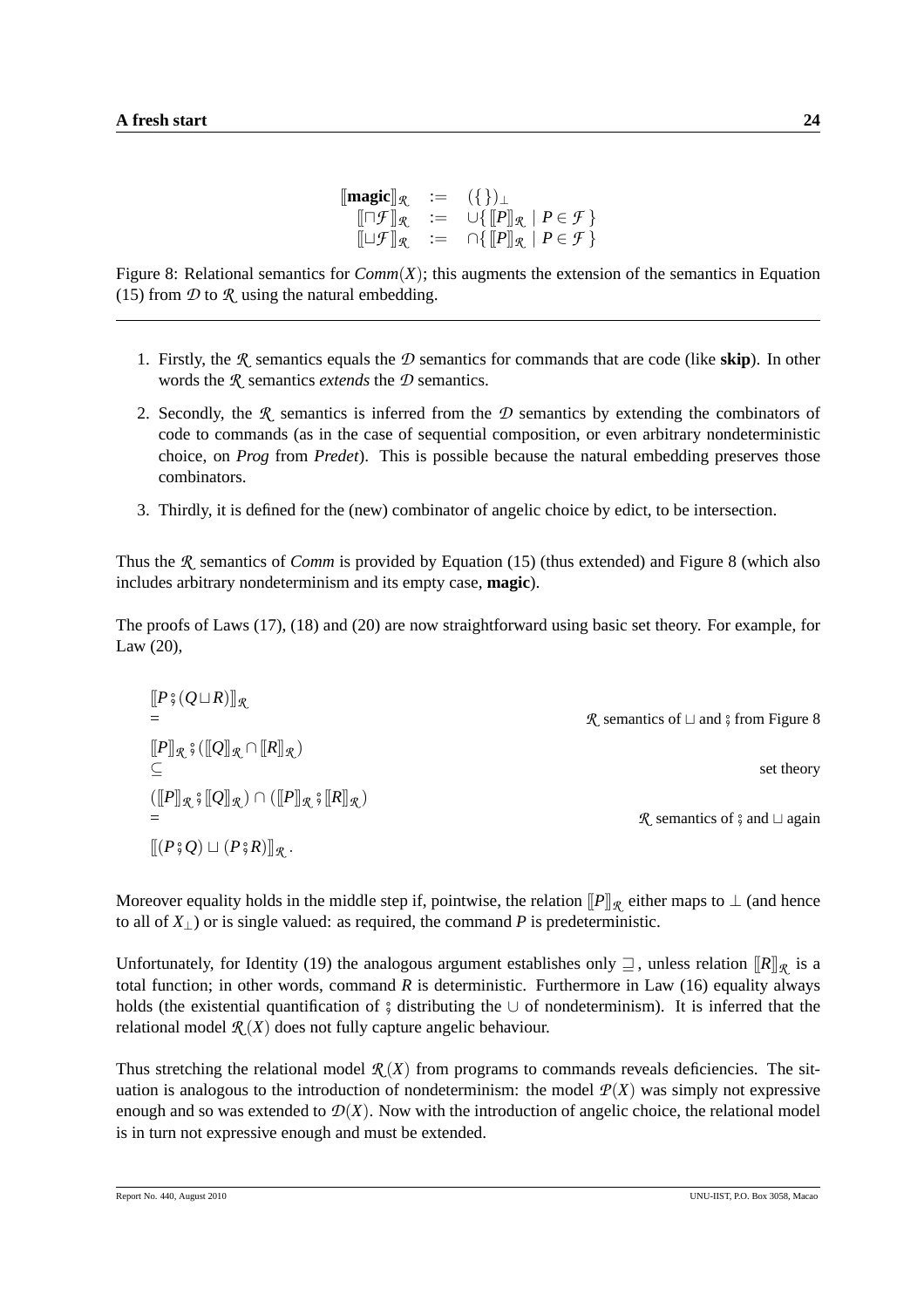Again, a more detailed model is needed. One possibility is the 'binary multirelation' model [33] of Rewitzky. Instead the *premier* model of sequential semantics, Dijkstra's predicate-transformer model, is chosen.

The *predicate-transformer* model (Dijkstra [7]) views each command as transforming postconditions (predicates on final states) to preconditions (predicates on initial states). For command *P*, the operational interpretation of its transformer semantics  $\llbracket P \rrbracket_T$  is: for any postcondition *q* and any initial state *x* 

 $[[P]]_T . q.x$  holds iff *P* terminates from *x* in a state satisfying *q*.

Of course that is sufficient to motivate a formal definition of the semantics. But our interest here lies in reusing the relational semantics to infer the transformer semantics, as far as that is possible.

Let  $(pred.X, \leq)$  denote the space of all predicates (*i.e.* conditions) on *X* partially ordered by implication. The *predicate-transformer* model,  $T(X)$ , of commands consists of those predicate transformers  $t: pred.X \rightarrow pred.X$  that are *monotone* 

$$
q \le q' \Rightarrow t.q \le t.q',
$$

ordered under the lifting of the ordering on predicates

$$
t \leq t' := \forall q : pred.X \cdot t.q \leq t'.q.
$$

Then *T* (*X*) is a domain and complete lattice with least and greatest elements the constant functions *false* and *true* respectively. Its compact elements are the transformers *t* for which there is a finite subset  $F \subseteq X$ such that

(22) 
$$
\forall q: pred.X \cdot t.q = \vee \{q.x \mid x \in F\}.
$$

The space  $T(X)$  is endowed with an involution (see Back and von Wright [2])

$$
t^*.q := \neg t.\neg q
$$

that preserves sequential composition but exchanges nondeterministic with angelic choice, enabledness with termination and **magic** with **abort**.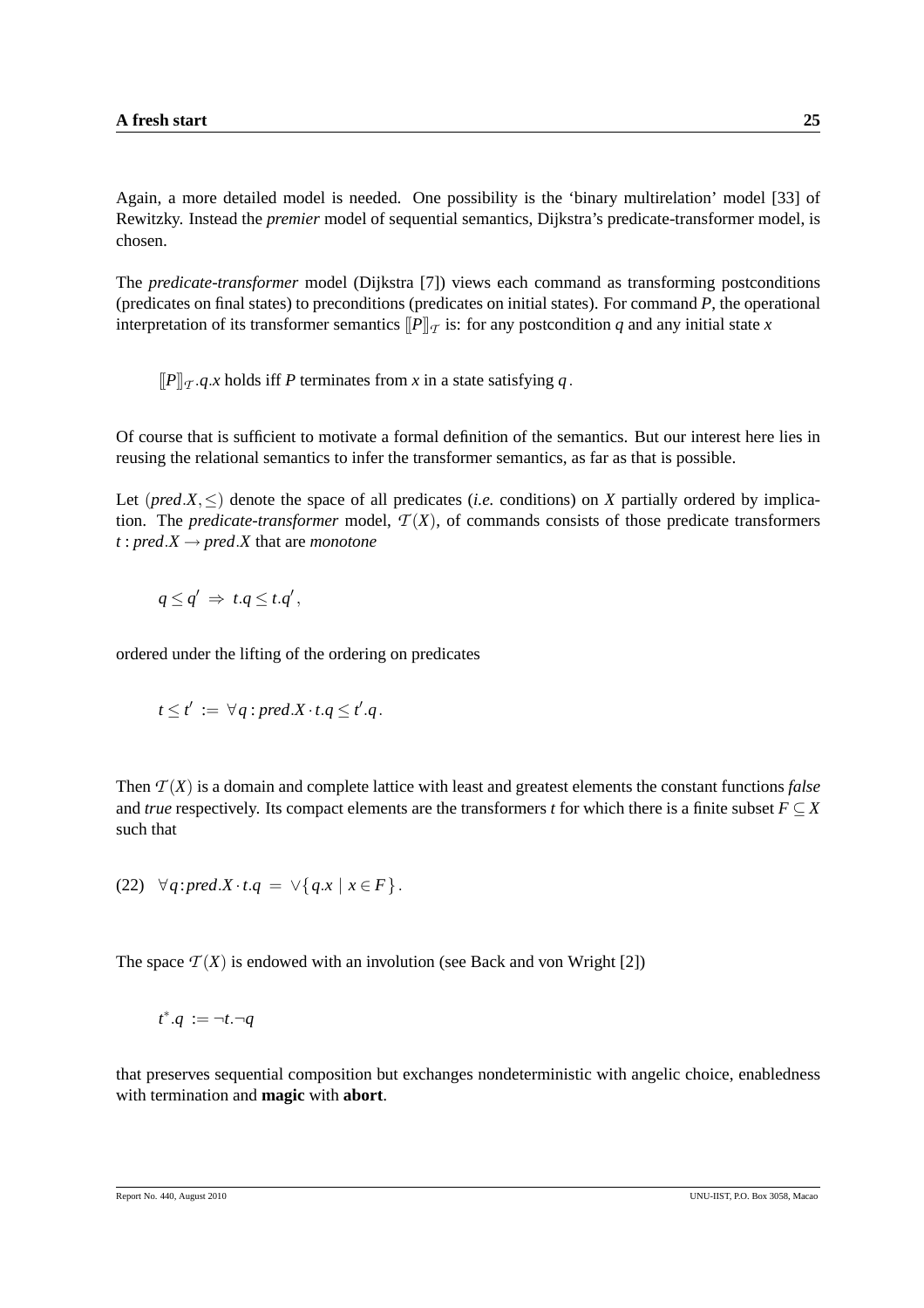The embedding from relations  $\mathcal{R}(X)$  to transformers  $\mathcal{T}(X)$  is traditionally called the *weakest precondition*

$$
wp: \mathcal{R}(X) \to \mathcal{T}(X)
$$
  
wp.r.q.x :=  $\forall x' : X_{\perp} \cdot xrx' \Rightarrow (x' \neq \perp \wedge q.x').$ 

It is Galois, but with orders reversed. Writing  $(A, \leq)$ <sup>~</sup> for  $(A, \geq)$ ,

**Theorem 3** The function  $wp : \mathcal{R}(X) \to \mathcal{T}(X)$ 

1. is an injection that preserves arbitrary suprema from  $\mathcal{R}^{\sim}$  to  $\mathcal{T}^{\sim}$ : for any subset  $R \subseteq \mathcal{R}$ ,

$$
(23) \quad wp. \cup R = \land \{ wp.r \mid r \in R \};
$$

2. has adjoint the *relational projection*,  $rp: T(X) \to R(X)$  completing a Galois connection:  $gc(wp, rp; \mathcal{R}^{\sim}, T^{\sim})$ , where

(24) 
$$
x (rp.t)x' := x = \bot \lor \forall q : pred.X \cdot t.q.x \Rightarrow q.x'
$$

which of course preserves infima: for any subset *T* of the carrier of  $T(X)$ ,

(25) *rp*.  $\lor$  *T* = ∩{*rp*.*t* | *t* ∈ *T*}

but moreover preserves suprema:

$$
(26) \quad rp. \land T = \cup \{ rp. t \mid t \in T \};
$$

3. satisfies merely

(27) *wp*.(*r*∩*s*) ≥ (*wp*.*r*)∨(*wp*.*s*)

rather than equality (in contrast to the identities  $(23)$ ,  $(25)$  and  $(26)$ );

4. has range *ran*.*wp* consisting of the conjunctive transformers,

(28) 
$$
t \in ran. wp \equiv \forall q, q': pred.X \cdot t.(q \land q') = t.q \land t.q',
$$

and that generates the carrier of  $T(X)$  under angelic choice:<sup>5</sup>

 $(29)$   $\mathcal{T}(X) = \{ \forall F \mid F \subseteq ran.\textit{wp} \};$ 

<sup>&</sup>lt;sup>5</sup>The space  $\mathcal{T}(X)$  is also generated by the composition of *wp* with its involution [2]— $\forall t \cdot \exists u, v : ran.wp \cdot t = u^* \circ v$ —but that fact appears less useful here because the transformer involution is not the lifting of an involution on relations [34].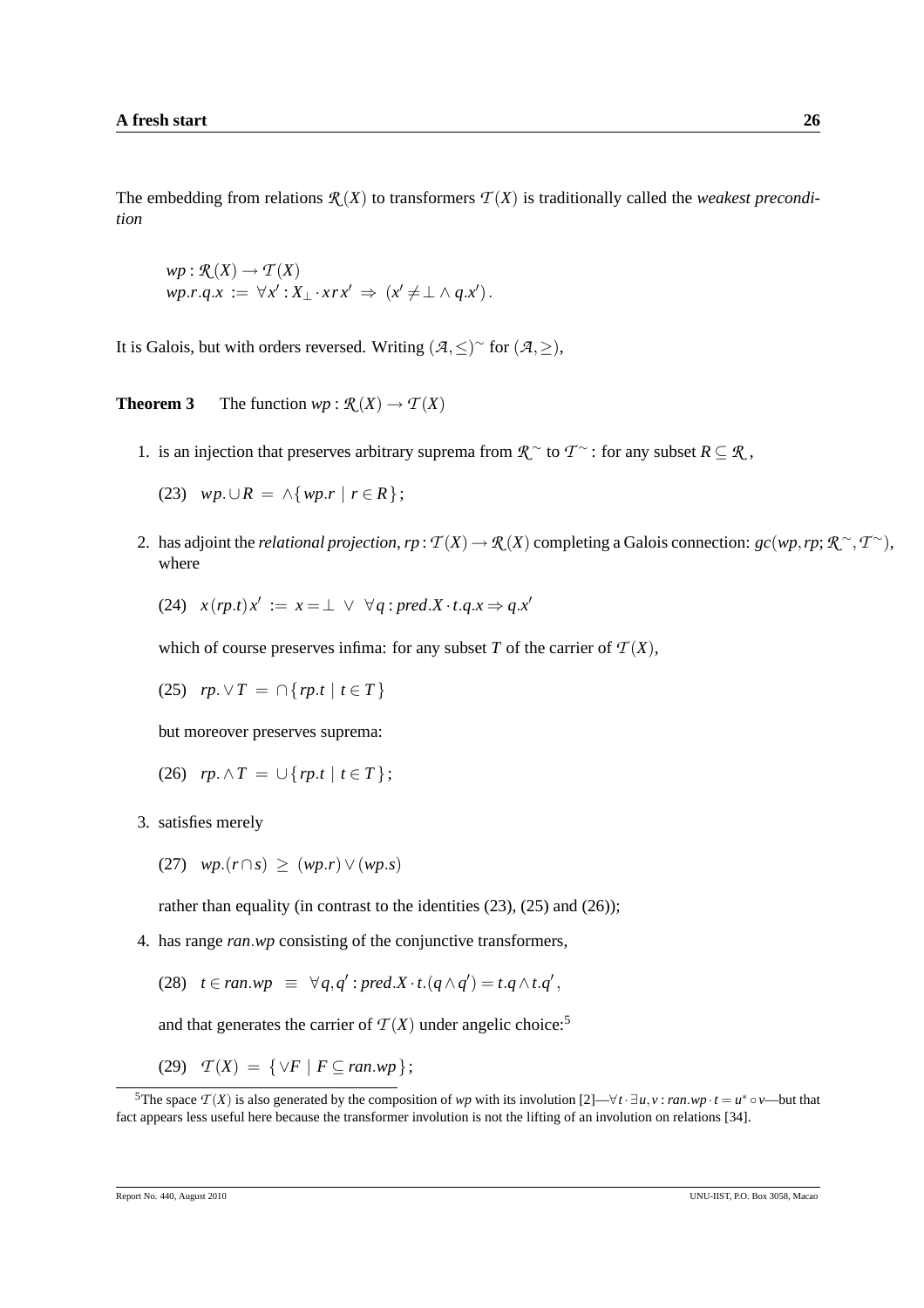- 5. ensures that the domain  $T(X)$ <sup>∼</sup> has least element the constant function  $\lambda q$ : *pred.X* · *true*, greatest element the constant function  $\lambda q$  : *pred*.*X* · *false* and with compact elements the transformers analogous (because of the reversal of orders) to those described in (22);
- 6. preserves sequential composition:  $wp.(id_X)_{\perp} = id_{pred.X}$  and  $wp.(r \, \hat{s} \, s) = (wp.r) \circ (wp.s)$ , as does its adjoint *rp* in the reverse direction.

As expected from adjunction, the projection *rp*.*t* defined by (24) is the largest relation that approximates *t* under *wp* .

The semantic space  $T(X)$  appears deceptively simple although the manner of expressing a computation is radically different from that in relations. Naturally a Galois connection is used to bridge the gap!

The Galois connection can be used to lift much of the relational semantics to transformers following our standard approach. As usual for Galois connections, it maps the least element  $(\{\})_{\perp}$  in  $\mathcal{R}(X)$ <sup>~</sup> to the least element, the constant transformer *true*, in  $T(X)$ <sup>∼</sup> thus providing the semantics of **magic**. For sequential composition,

| $[$ <sup>P</sup> $\circ$ $Q$ <sup>T</sup> $\sigma$  |                                                                   |
|-----------------------------------------------------|-------------------------------------------------------------------|
| $=$                                                 | definition of $\mathcal T$ semantics                              |
| $wp.$ $[$ P $\frac{\circ}{2}Q$ $]$ <sub>R</sub>     | definition of $\mathcal{R}$ semantics, Equation (15) and Figure 8 |
| $wp.([\![P]\!]_R \mathcal{G}[[Q]\!]_R)$<br>$\equiv$ | property of $wp$ , Theorem 3.6                                    |
| $(wp.[[P]]_R) \circ (wp.[[Q]]_R)$                   | definition of $\mathcal T$ semantics again                        |
| $[[P]]_T \circ [[Q]]_T.$                            |                                                                   |

It maps arbitrary unions in  $\mathcal{R}(X)$  to arbitrary conjunctions in  $\mathcal{T}(X)$ , by (23), thus providing the semantics of arbitrary nondeterminism. But the lack of equality in (27) means that *wp* can not be used to lift angelic choice from  $\mathcal{R}(X)$  to  $\mathcal{T}(X)$ . That must simply be defined to be disjunction. The resulting transformer semantics is given in Figure 9.

The proofs of Laws (17), (18) and (19) are now straightforward using elementary logic. For Law (20),

| $[$ [P $\frac{6}{9}(Q \sqcup R)]$ ] $\tau$                                                                             | T semantics of $\sqcup$ and $\frac{1}{2}$ from Figure 9 |
|------------------------------------------------------------------------------------------------------------------------|---------------------------------------------------------|
| $[ [P]_T \circ ( [Q]_T \vee [R]_T)$                                                                                    | monotonicity                                            |
| $([\![P]\!]_{\mathcal{T}} \circ [\![Q]\!]_{\mathcal{T}}) \vee ([\![P]\!]_{\mathcal{T}} \circ [\![R]\!]_{\mathcal{T}})$ | T semantics of $\hat{S}$ and $\Box$ again               |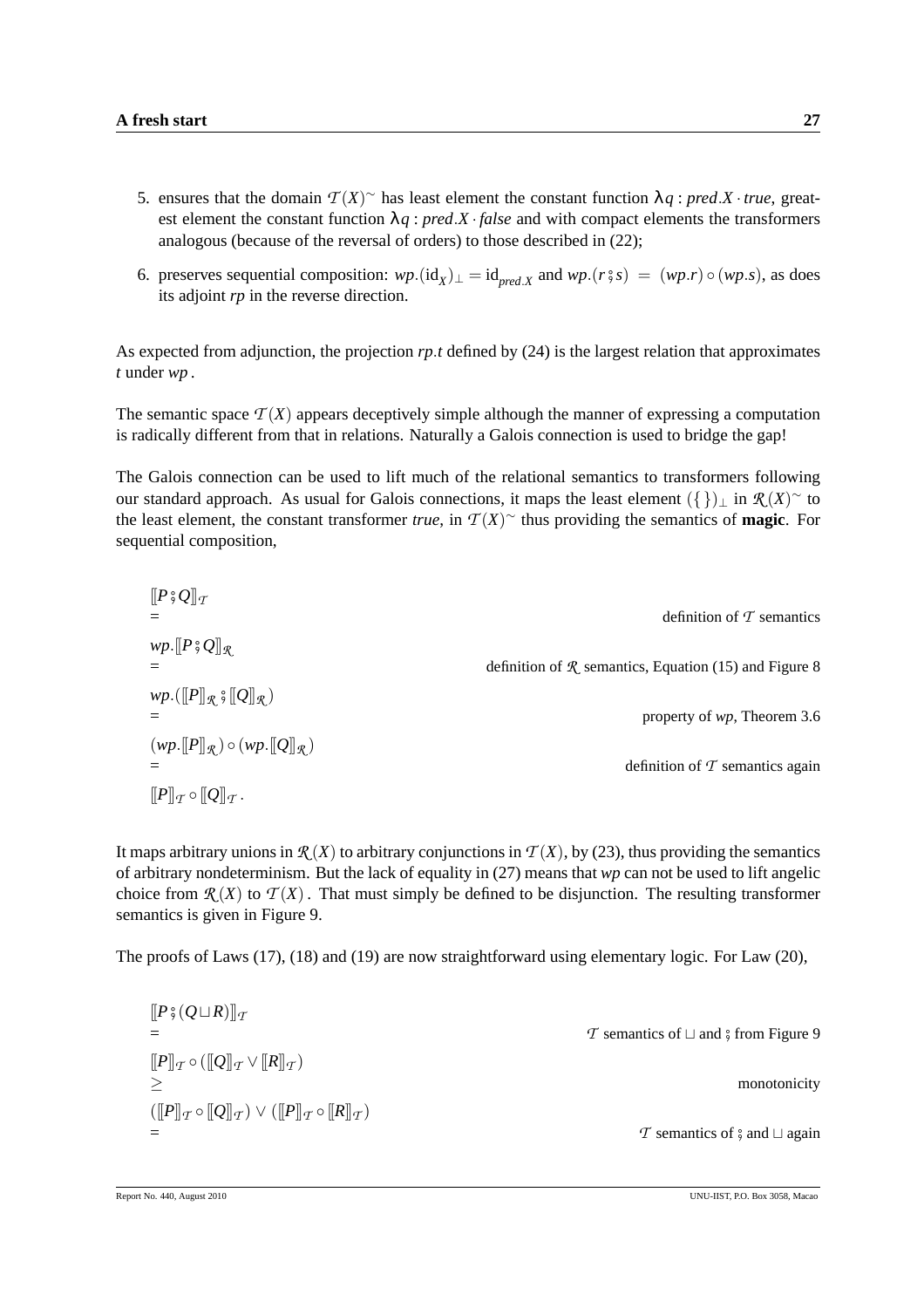$$
\begin{array}{rcl}\n[\text{abort}]\n_{\mathcal{T}} & := & false \\
[\text{magic}]\n_{\mathcal{T}} & := & true \\
\begin{aligned}\n[x := e] \n_{\mathcal{T}} & := & \lambda q : pred.X \cdot q[e/x] \\
\end{aligned}\n\end{array}
$$
\n
$$
\begin{array}{rcl}\n[P \text{ if } b \text{ else } Q]\n_{\mathcal{T}} & := & [P] \n_{\mathcal{T}} \text{ if } b \text{ else } [Q] \n_{\mathcal{T}} \\
[\![P \rceil g Q]\n_{\mathcal{T}} & := & [P] \n_{\mathcal{T}} \circ [Q] \n_{\mathcal{T}} \\
[\![wF]\n_{\mathcal{T}} & := & \vee \{t : \mathcal{T}(X) \mid F.t \leq t\} \\
[\![\top \mathcal{T}]\n_{\mathcal{T}} & := & \wedge \{[P] \n_{\mathcal{T}} \mid P \in \mathcal{T}\} \\
[\![\bot \mathcal{T}]\n_{\mathcal{T}} & := & \vee \{[P] \n_{\mathcal{T}} \mid P \in \mathcal{T}\}\n\end{array}
$$

Figure 9: Transformer semantics for commands, inferred from Figure 8 using the *wp* Galois connection.

 $[[ (P \circ Q) \sqcup (P \circ R)]]_T$ .

Moreover equality holds in the middle step if the transformer  $[|P]$ <sub>*T*</sub> is disjunctive; in other words, the command *P* is predeterministic.

#### **3.5 Refinement calculus**

For theoretical purposes a computation is conveniently described as a single predicate; a form familiar to this audience is  $(p \wedge ok) \Rightarrow (P \wedge ok')$ . Similarly for the purposes of specification; a familiar form is the body of a Z specification [38]. But for development towards code, it is more convenient to reveal the *precondition*, or predicate from which termination is assured. That idea, first promoted by VDL [4], is incorporated into the 'refinement calculus' [28], the main focus of [17]'s Chapter 3.

A *specification statement*

$$
x:[p,P]
$$

consists of a *frame x* of variables (a list containing all those that may change), *precondition*, *p*, a predicate whose free variables denote the initial state of the computation and which represents the states from which termination is certain, and a *postcondition*, *P*, a binary predicate in initial and final states which specifies the computation when it terminates. Enabledness is captured by feasibility: those initial states from which termination in a final state is possible

$$
p[x_0/x] \Rightarrow \exists x \cdot P(x_0,x)
$$

(the substitution of  $x_0$  for x in the precondition is a technicality required by the decision to use x as free variable in *p*).

Report No. 440, August 2010 UNU-IIST, P.O. Box 3058, Macao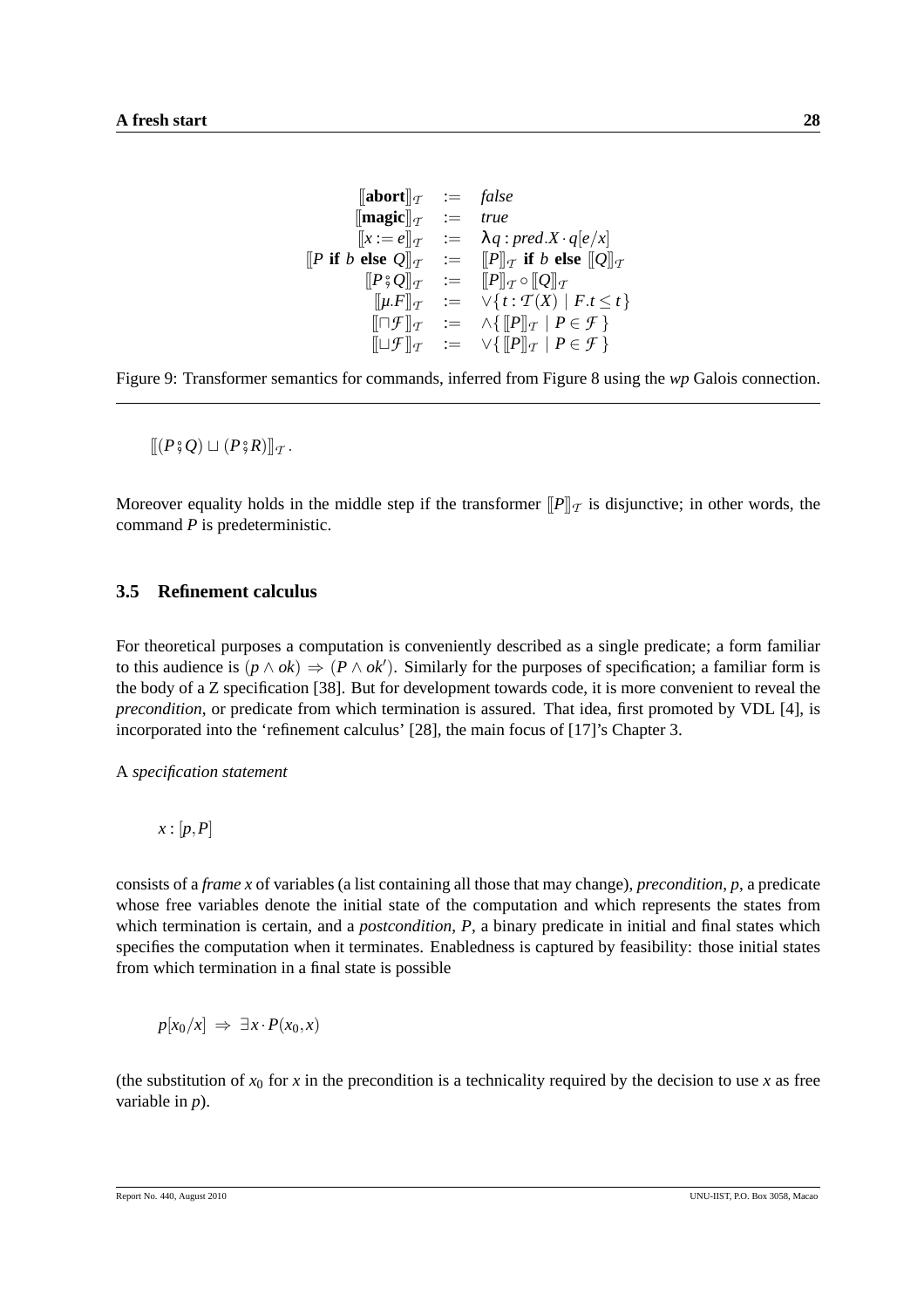The semantics of a specification statement is given (see, for example, [28]) as a predicate transformer

$$
\varepsilon.(x:[p,P]).q := p \wedge (\forall x \cdot P \Rightarrow q)[x/x_0],
$$

and the ordering on specification statements is that inherited from  $\mathcal T$ . So, since  $\varepsilon$  is in fact surjective, specification statements are 'the same' as *T* . Finally, having gained experience of unification and the benefits it affords, our path has returned to the context of [17]'s Chapter 3.

### **3.6 Chapter 3 revisited**

It may now be appreciated that, from the viewpoint of unification, [17]'s Chapter 3 contains two unifications, performed almost effortlessly because they occur within the same, predicative, model [13]. To proceed in reverse order, a model of 'feasible specification statements' is defined as the subspace of single predicates satsifying all four healthiness conditions **H1** ∧ **H2** ∧ **H3** ∧ **H4**. A model of 'not-necessarilyfeasible specification statements' is defined by just the first three:  $H1 \wedge H2 \wedge H3$ . And the general space of *designs*, of use whenever enabledness, *ok*, and termination, *ok*′ , are observable, is defined by just the first two **H1** ∧ **H2**.

Following the approach of the present paper, the original model of specification statements as predicate transformers [28] is adopted, and Galois connections are defined to relate to those other models. Chapter 3 is highly elegant in making those connections actually injections. It does so by using a predicative semantics with implication for refinement, using single-predicates (compared with the *p* and *P* in the previous section) and moreover by establishing an isomorphism between certain laws and healthiness conditions on the semantic space of predicates, which it then captured by closure operators. Little wonder, perhaps, that the reader may be distracted from the task of unification.

Indeed most of that is subservient to the primary concern of unification. What is the further benefit of ensuring that a model has that particular form? Of primary importance is unification of new paradigms of computation and the use of the unifying framework to simplify reasoning about realistic case studies. Surely that kind of endeavour is of secondary importance and may even look precious from outside the tight-knit UTP community.

That is why starting from Chapter 4 has been advocated, and only later returning to Chapter 3 to see the special nature of the relational/predicative injections.

## **4 Unifying further**

The field of program semantics is specialised and any single approach to it, like UTP, even more so. Much of our hope for UTP must therefore lie in further applications of unification and the techniques UTP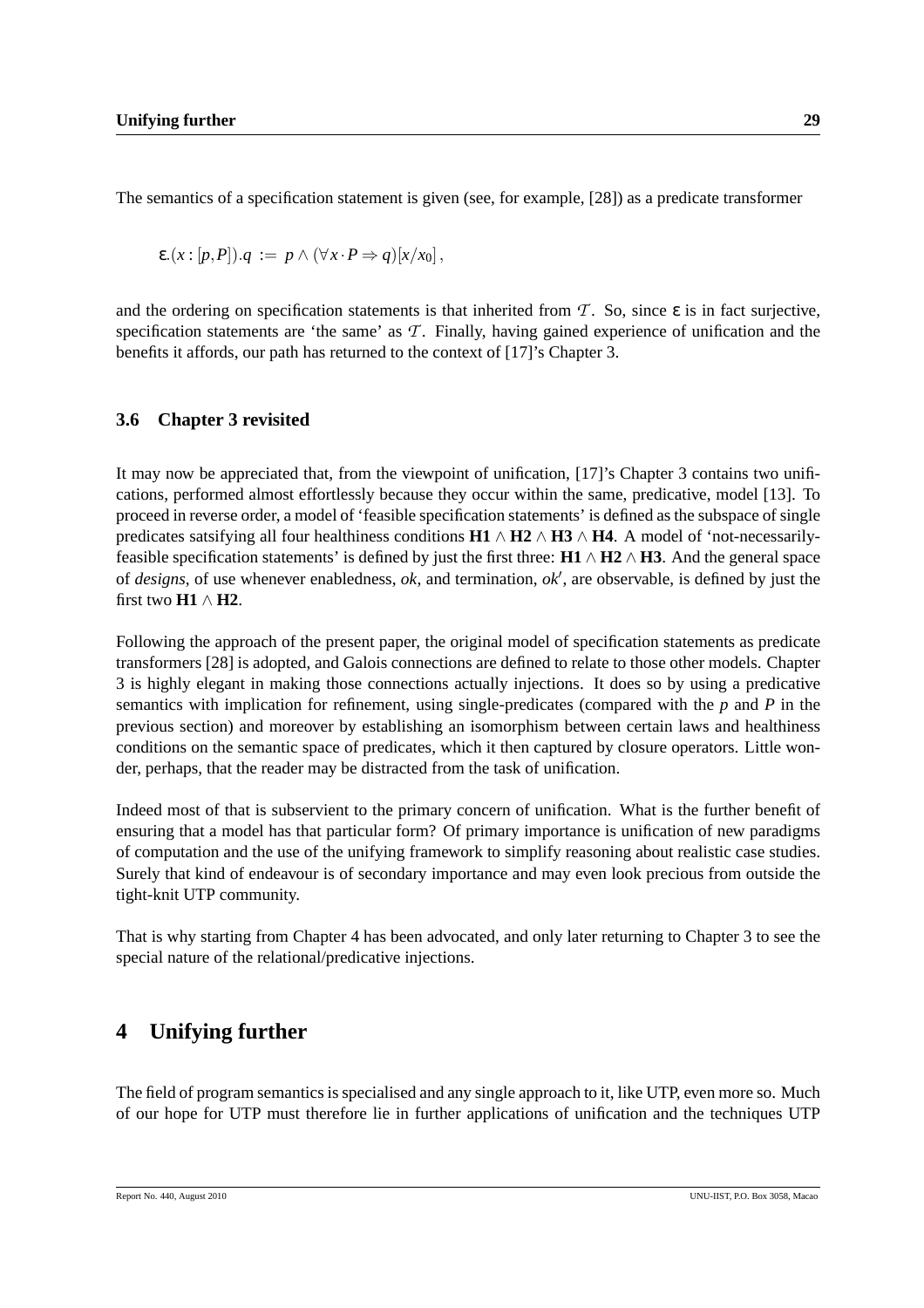provides, outside the confines of program semantics. What for programming languages was *semantics* is now thought of as *behaviour*.

The best examples are the complex systems currently preoccupying us: hybrid systems like cyberphysical systems and those from biology and finance. Can the hierarchical approach be used to describe them incrementally in such a way that desirable properties 'accumulate'? That would make accessible 'closed form' analysis, to complement simulation and model checking which appear to be the sole techniques used at present.

The theories provided for incremental development, as summarised at the end of Section 2.2, are founded on a *uniform* domain  $X$  of discourse. A typical example is provided by the refinement calculus, which makes explicit the types of all variables appearing in the development. Thus when a development step involves a data refinement, both abstract and concrete spaces are included in *X*. But data refinement is a special kind of increment which by definition prohibits observation of information encapsulated in the concrete data type, which is instead accessed only using the same operations as the abstract type.

In the setting of complex systems it may well be impractical to conceive the domain *X ab initio*. Instead, the complexity of the system may be revealed incrementally by successive Galois connections, following the approach of unification.

Here is an example from hardware design.

## **4.1 Beyond programming**

The Boolean model of signal values provides a satisfactory account of hardware devices at one level of abstraction. Unfortunately it is quite abstract so, for realistic design, simulations (typically in HSPICE) based on lower-level models are required. One of the difficulties is in unifying the detailed model with the Boolean model. This seems like an ideal test for the UTP approach.

For example in the Boolean model, a wire connected to power by a p-type transistor is accurately modelled as being high if the gate of the transistor is low. But if the p-type transistor is replaced by an n-type transistor, the Boolean model predicts the same result, which is wrong: the wire is only weakly high, a result not able to be expressed in the model (but which is fatal because a chain of such transistors successively reduces the signal until it is not merely weakly high, but low).

A further observation—of 'drive'—needs to be incorporated in the model. This has been achieved elegantly by Hoare [16]. Each device is modelled first at the Boolean level (as is standard) but then at the driven level (this is new) and properties of the models ensure that the first is unified in the second. In fact both are embedded in predicates and the second extends the first, in the style of Chapter 3. Again, the situation is as in Figure 4, with the language being that of devices, *P* the Boolean model and *Q* the driven model.

The *Boolean model* is given by the set of predicates whose free variables are wire names from some set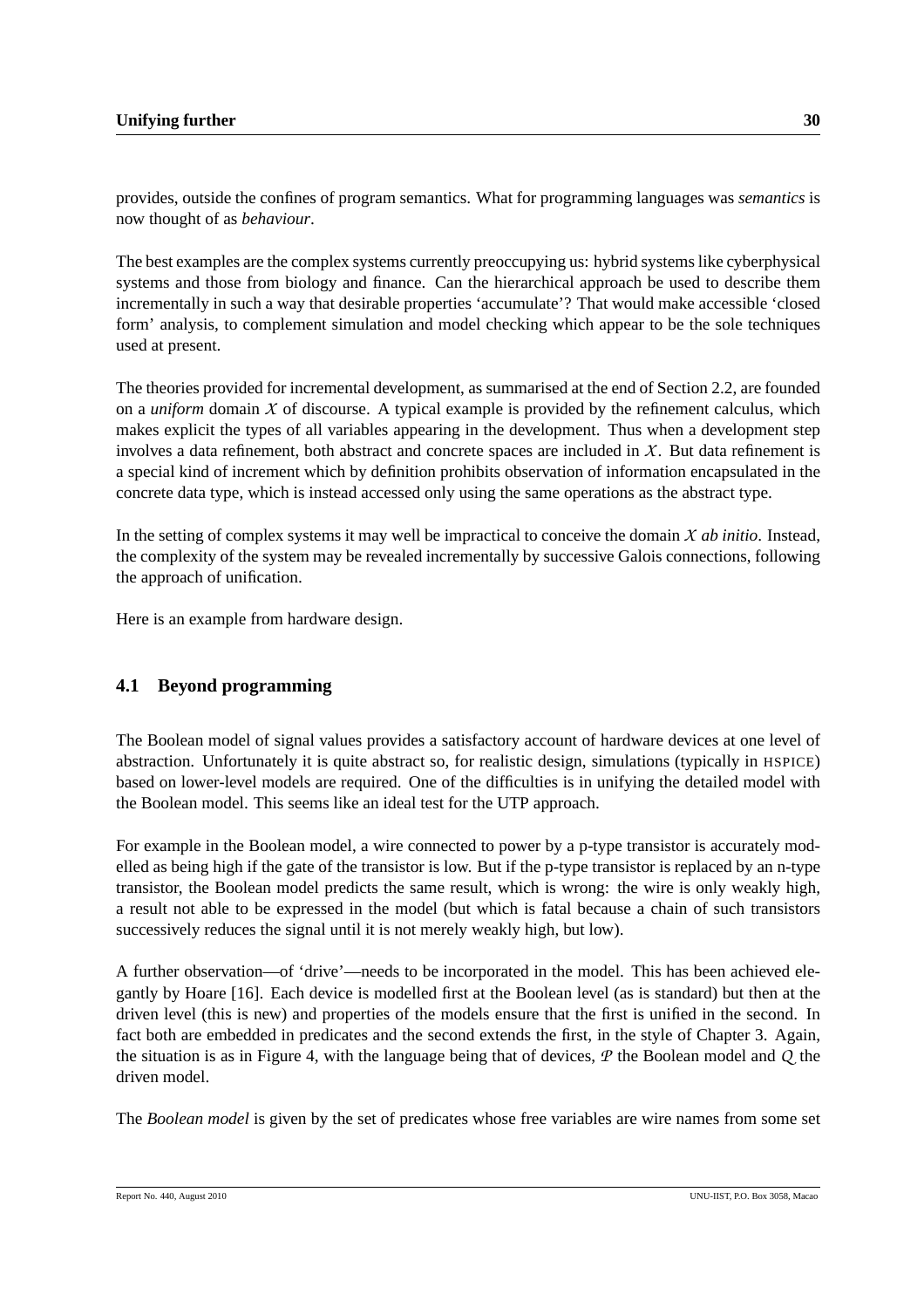$$
[[pow]]_{\mathcal{B}} := out
$$
  
\n
$$
[[ntran]]_{\mathcal{B}} := g \Rightarrow (s = d)
$$
  
\n
$$
[[pow]]_{\mathcal{H}} := [[pow]]_{\mathcal{B}} \wedge \delta out
$$
  
\n
$$
= out \wedge \delta out
$$
  
\n
$$
[[ntran]]_{\mathcal{H}} := \left( \begin{array}{c} [[ntran]]_{\mathcal{B}} \\ g \wedge \delta g \wedge (\neg s \vee \neg d) \Rightarrow (\delta s = \delta d) \end{array} \right)
$$

Figure 10: Two devices, power and an n-type transistor, seen in two semantic models: the Boolean model *B* and the driven model *H* .

say *W* and whose ordering is equivalence (since implication is too weak for the usual reason)

$$
\mathcal{B}(W) \ := \ (pre.W,=)
$$

For example the device *pow* which connects output *out* to power is modelled by the predicate *out* = *true*. An n-type transistor *ntran* with gate *g*, source *s* and drain *d* is modelled by the predicate which states that if the gate is high then source and drain equilibrate. See Figure 10.

In the 'driven model' an extra Boolean observable δ*w* is included for each wire *w* in the Boolean model, representing whether or not that wire is driven to its value. For example the output of power is always driven and so its description in the driven model is its Boolean description conjoined with δ*out* = *true*. The driven description of the n-type transistor consists of its Boolean description conjoined with a predicate relating drive of wires to their values: if the gate is driven high and either source or drain is low then when they equilibrate, as is guaranteed from the Boolean description, they are equi-driven. See Figure 10.

Thus the *driven model* extends the Boolean model by also containing a predicate whose free variables are both the wires and their δ version. Its order conjoins the Boolean order with the assurance that the driven predicate  $\Delta'$  of the finer device is stronger than that,  $\Delta$ , of the coarser:

$$
\mathcal{H}(W) := (pre.W \times pre.(W \cup \delta W), \preceq)
$$

where

$$
(B,\Delta)\preceq (B',\Delta')\ :=\ \left(\begin{array}{c} B=B'\\[1ex] \Delta'\Rightarrow\Delta\end{array}\right)\,.
$$

Those examples suffice to confirm the example of weak signals mentioned above. But our concern here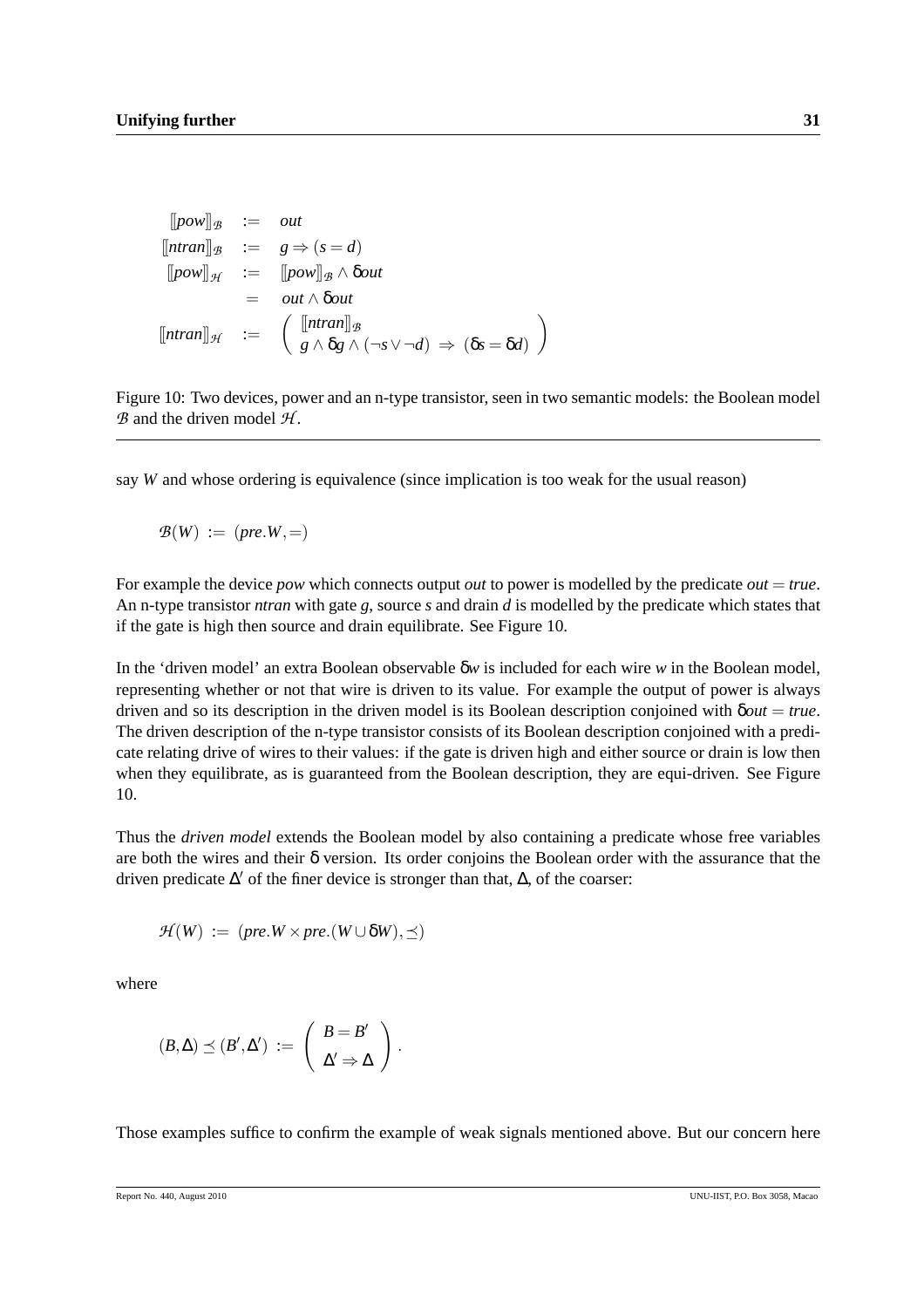is with the unification. The Boolean model *B* is embedded in the driven model *H* by *injection*; and the ordering of *H* is stronger than that of *B*. Thus the embedding is universally ∧-junctive and the models are related by a Galois embedding.

Suppose it is required to model greater device detail. For example capacitance may be modelled as persistence of drive—say after a cycle's delay. That is captured by a third model, the capacitive model, in which the driven model is embedded. If, again, it is necessary to reason about time in more detail, a fourth model could be defined in which one cycle is replaced by a clock, so that a signal value and its single-cycle delay are replaced by a signal with values at discrete times. And so on. The state information required in more detailed models may be much more detailed than that of the abstract models (just Booleans, in this case), but nonetheless the relationship is mediated by Galois connections.

The case being made is that the techniques developed in UTP stretch far beyond theories of programming. They may be advantageously used to model, and reason about, complex systems.

## **4.2 The Philosopher's stone?**

When will the UTP approach, of unification, not be helpful? When the incremental approach fails: when each feature is coupled so tightly with the others that the full behaviour cannot be 'teased out' into strands enabling it to be understood by approximation.

Consider a physical example. The *n*-body problem [6] requires the determination of the motion of *n* bodies, given their momenta at one instant and assuming Newtonian interactions. Specification of the problem is easy, by differential equation; the challenge lies in finding the solution. The problem is difficult because it must take into account all possible interactions between the bodies. There seems to be no scope for unification unless approximation is allowed. In Physics, approximation is a natural step to take because small changes in the momenta of the bodies lead to small changes in the solution. So one can imagine progressively more accurate solutions. In the case of discrete systems that kind of approximation is of little use (how do you approximate a bit?), and any method must instead approximate complexity *exactly* at each level of abstraction, through a series of abstractions. In that sense unification is our version of approximation in Physics. In the *n*-body it seems unachievable.

In the terms of Computer Science, the *n*-body problem is a distributed system in which each process interacts with each other. That, then, is going to be difficult to analyse incrementally unless there is some very special structure to the interactions. But if a process interacts with only a small number of others (for example its nearest neighbours, if they are distributed spatially) then unification might be expected.

## **5 Conclusion**

Systems are inherently complicated. Since detail cannot ultimately be avoided, theories must be as simple as possible. In the areas of traditional engineering, where relationships between observables are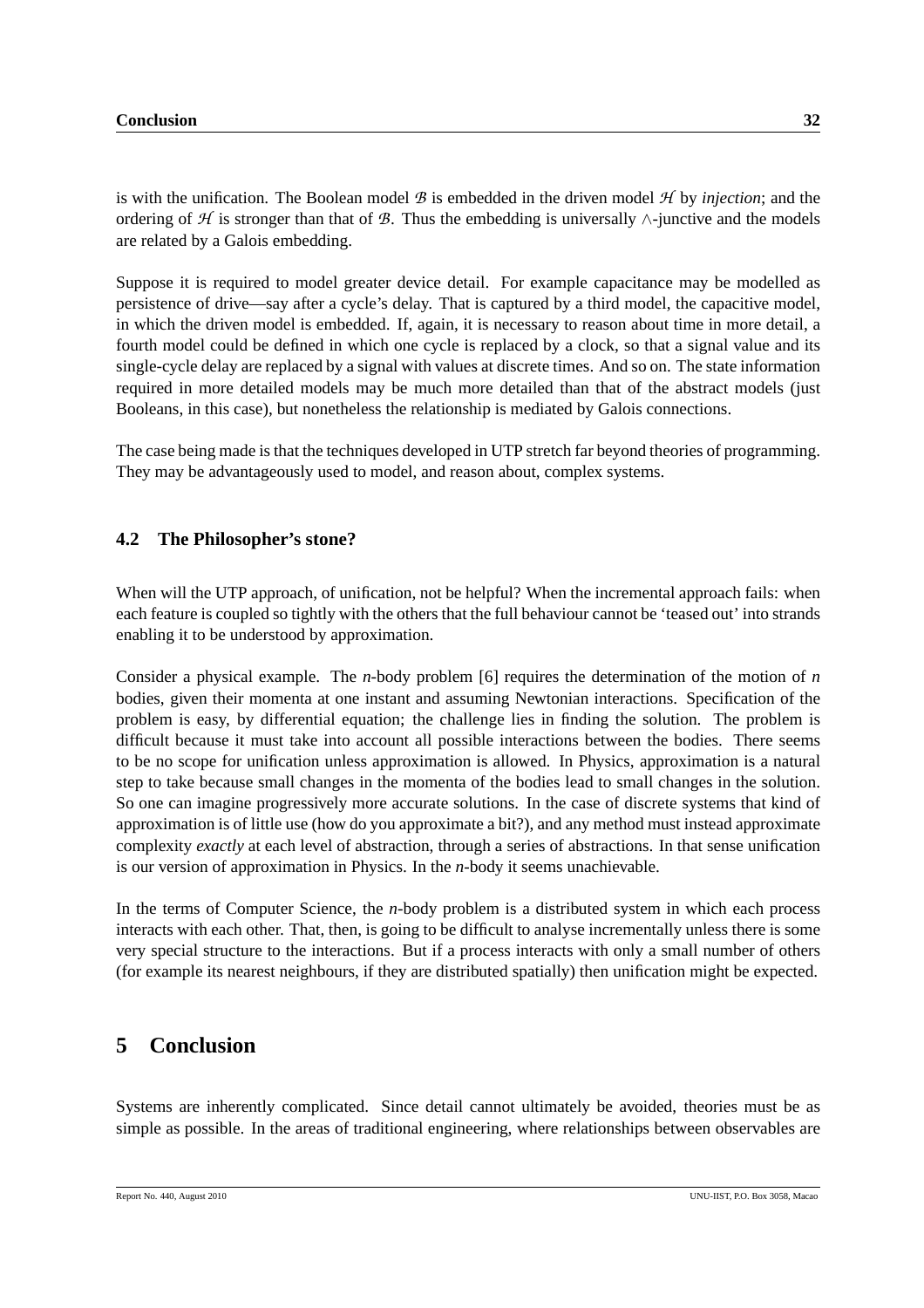assumed to be differentiable, approximation by simpler behaviours which approximate closely that of the real system, provides a successful method. It has been argued that unification, describing complex behaviour exactly at varying levels of abstraction, is the equivalent for the discrete systems of Computer Science.

In studying a complex system the first stage, then, must be to study its abstractions (ignore real time, the hybrid nature of the system and so on). But then must come a stage in which detail is restored. Then unification is our only technique. We conclude that every effort must therefore be made to sustain the theory of unification, UTP.

Unification might be appreciated as one of two 'orthogonal' techniques. That of *modularisation* structures descriptions at a given level of abstraction. *Unification* structures complexity incrementally across levels of abstraction. The former is reasonably well understood, is still being productively pursued at the research level (information hiding), and is the foundation of almost all Software Engineering. The UTP community appears to be guardians of the latter.

A single case study of the incremental approach has been presented, moving from predeterministic (*i.e.* computable) computations through finitely nondeterministic programs to angelic and arbitrary nondeterministic commands. The journey could readily have been continued to include probabilistic computations and even quantum computations (to go in just one direction). At most of the increments the semantic intuition and laws have been able to be lifted by Galois connections. Where that has not been the case, valuable insight has been provided by the property that fails (for example failure of *wp* to map intersections to disjunctions).

Though founded on unification, UTP offers further delightful distractions along the way. Many of them are compressed in to Chapter 3, and so the case has been made that, in teaching, attention be gently deflected to Chapter 4, then its predecessor viewed in context. Perhaps 'relational semantics' is not as important as might be thought from Chapter 3. As has just been seen in Section 3, it is not at all *required* for unification.

It has been suggested that unification offers a way of analysing complex systems, not just theories of programming. Indeed it has been claimed that only by diversifying from program semantics will the techniques of UTP be properly and widely appreciated. It would be very persuasive were the method to be used on complex systems currently being analysed by simulation or model checking, like hybrid systems arising from cyberphysical, biological or financial study. But within the confines of program semantics, it would be interesting to unify the standard models with more recent models, like the game theoretic model.

Many important topics have been overlooked in this paper. Just two are: the use of Galois connections for *calculation* by use of 'trading'; and data refinement in the domain of discourse and seen in terms of a Galois connection.

What, then, lies in store for UTP? It has been argued that the approach it takes, and the techniques it provides for unifying theories, are scientifically indispensible. But it has also been acknowledged that important ideas wither. Is UTP becoming a road less travelled, destined for obsolescence? The former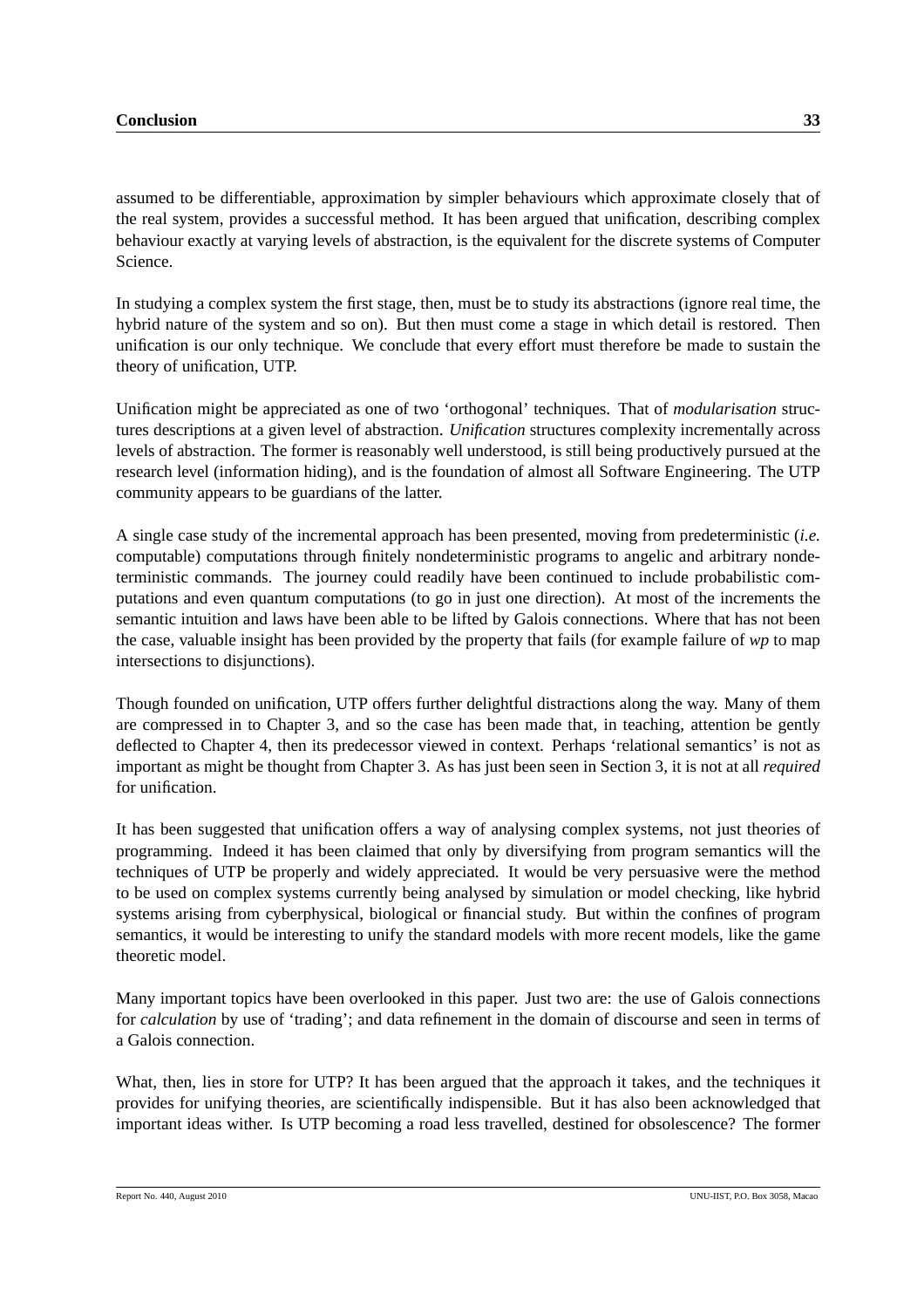appears to be true; the latter may be up to us. It seems obvious that (unless it is rediscovered) the approach will die without serious action: more courses might be taught, promoting unification; more students be engaged in MSc. and PhD. degrees based on UTP; more unification be performed, mastering new paradigms, making non-specialists want to use the method—good opportunities are provided by hybrid, cyberphysical and biological systems; and an undue amount of effort not be spent on secondorder concerns. Otherwise, UTP will be as familiar in 20 years' time as are Zeppelins, Theremins and the slide rule.

What we call the beginning is often the end And to make an end is to make a beginning. The end is where we start from.

. . .

We shall not cease from exploration And the end of all our exploring Will be to arrive where we started And know the place for the first time.

Little Gidding [10]

## **References**

- [1] R.-J. R. Back and J. von Wright. Refinement calculus, Part I: Sequential nondeterministic programs. *LNCS*, **430**:42–66, Springer Verlag, 1989.
- [2] R.-J. R. Back and J. von Wright. Duality in specification languages: a lattice-theoretical approach. *Acta Informatica*, **27**(7):583–625, 1990.
- [3] J. W. Backus *et al*., editors. Revised report on the algorithm language ALGOL 60. *CACM*, **6**(1):1–17, 1963. (Supplement by M. Woodger, 18–20.)
- [4] D. Bjørner and C. B. Jones. The Vienna development method: The meta-language. *LNCS*, **61**, Springer Verlag, 1978.
- [5] N. J. Cutland. *Computability: An Introduction to Recursive Function Theory*. Cambridge University Press, 1980.
- [6] F. Diacu. The solution of the n-body problem. *The Mathematical Intelligencer*, **18**:66–70, 1996.
- [7] E. W. Dijkstra. Guarded commands, nondeterminacy and formal derivation of programs. *Communications of the ACM*, **18**:453–457, 1975.
- [8] R. Duke and G. Rose, *Formal Object-Oriented Specification Using Object-Z*, Macmillan Press, 2000.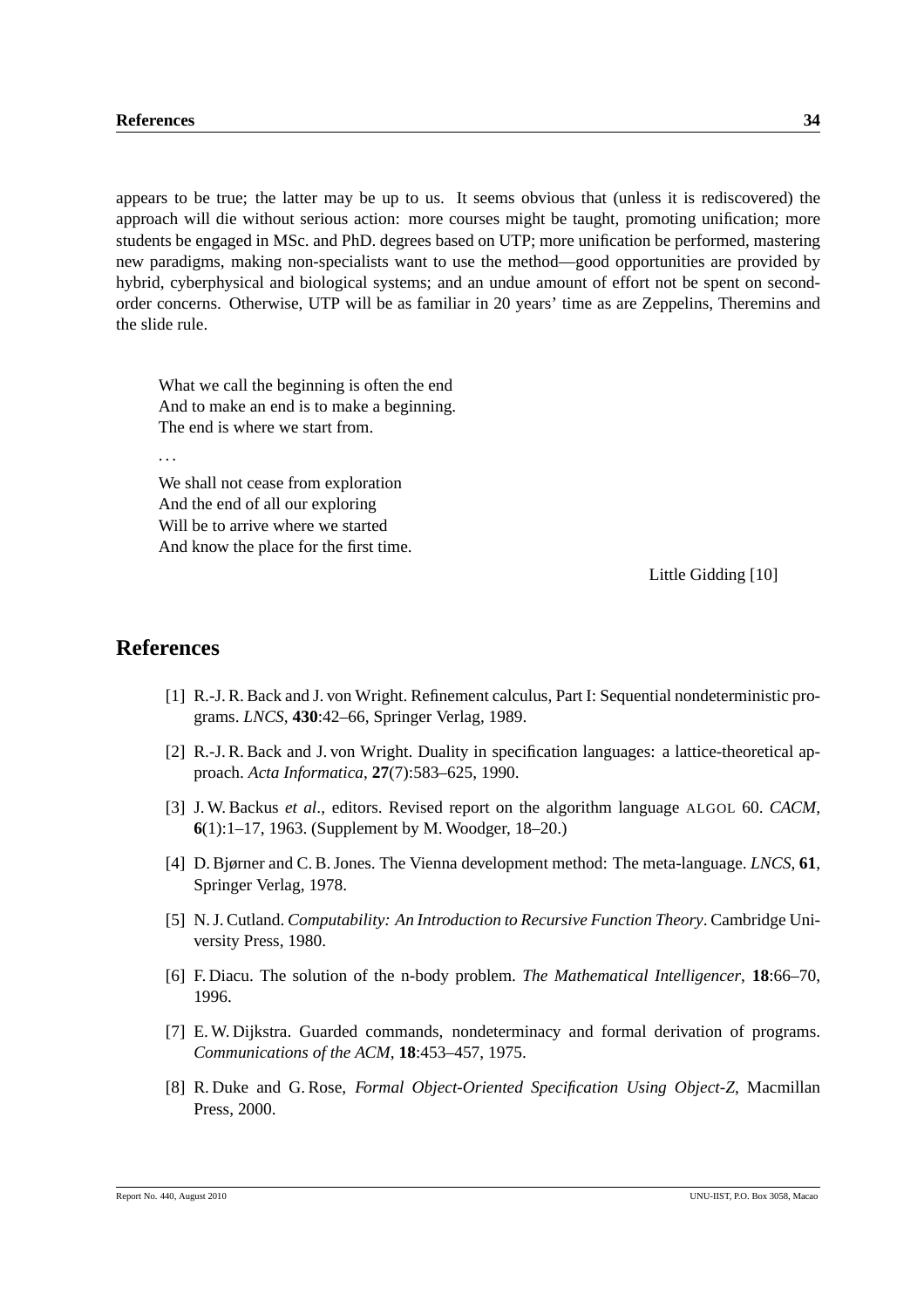- [9] S. Dunne and W. Stoddart, editors. *Unifying Theories of Programming, First International Symposium, UTP 2006*, Walworth Castle, County Durham, UK, February 5-7, 2006, Revised Selected Papers, *LNCS*, **4010**, Springer Verlag, 2006.
- [10] T. S. Eliot. *Four Quartets*. Harcourt, Inc., 1943.
- [11] P. H. B. Gardiner, C. E. Martin and O. de Moor. An algebraic construction of predicate transformers. In *Mathematics of Program Construction*, *LNCS*, **669**:100-121, Springer Verlag, 1993.
- [12] I. J. Hayes (editor). *Specification Case Studies*. Prentice-Hall International, 1987.
- [13] E. C. R. Hehner. Predicative programming, parts I and II. *Communications of the ACM*, **27**(2):134–151, 1984.
- [14] C. A. R. Hoare and N. Wirth. An axiomatic definition of the programming language Pascal. *Acta Informatica*, **2**(4):335–355, 1973.
- [15] C. A. R. Hoare *et al*. The laws of programming. *Communications of the ACM*, **30**(8):672–686, 1987.
- [16] C. A. R. Hoare. A theory for the derivation of combinational C-MOS circuit designs. *Theoretical Computer Science*, **90**(1):235–251, 1991.
- [17] C. A. R. Hoare and He, Jifeng. *Unifying Theories of Programming*. Prentice Hall, 1998.
- [18] I. Houston and S. King. CICS project report: Experiences and results from the use of Z in IBM. *VDM Europe*, **1**:588–596, 1991.
- [19] M. B. Josephs. Receptive process theory. *Acta Informatica*, **29**(1):17–31, 1992.
- [20] H. Jerome Keisler. *Elementary Calculus: An Infinitesimal Approach*, second edition, Prindle, Weber and Schmidt, 1986. both by
- [21] D. E. Knuth. The remaining troublespots in ALGOL 60. *Communications of the ACM*, **10**(10):611–617, 1967.
- [22] A. M. Lister. *Fundamentals of Operating Systems*, second edition. Macmillan, 1979.
- [23] P. Lucas and K. Walk. On the formal description of PL/I. In *Annual Review in Automatic Programming 6*, eds. M. I. Halpern and C. J. Shaw, 105–182. Pergamon Press, Oxford, 1971.
- [24] A. K. McIver and C. C. Morgan. *Abstraction, Refinement and Proof for Probabilistic Systems*. Springer Verlag, 2005.
- [25] R. Milne and C. Strachey. *A Theory of Programming Language Semantics*. Chapman and Hall, 1976.
- [26] R. Milner. *Communication and Concurrency*. Prentice Hall, 1989.
- [27] J. C. Mitchell. *Foundations for Programming Languages*. MIT Press, 1996.

Report No. 440, August 2010 UNU-IIST, P.O. Box 3058, Macao